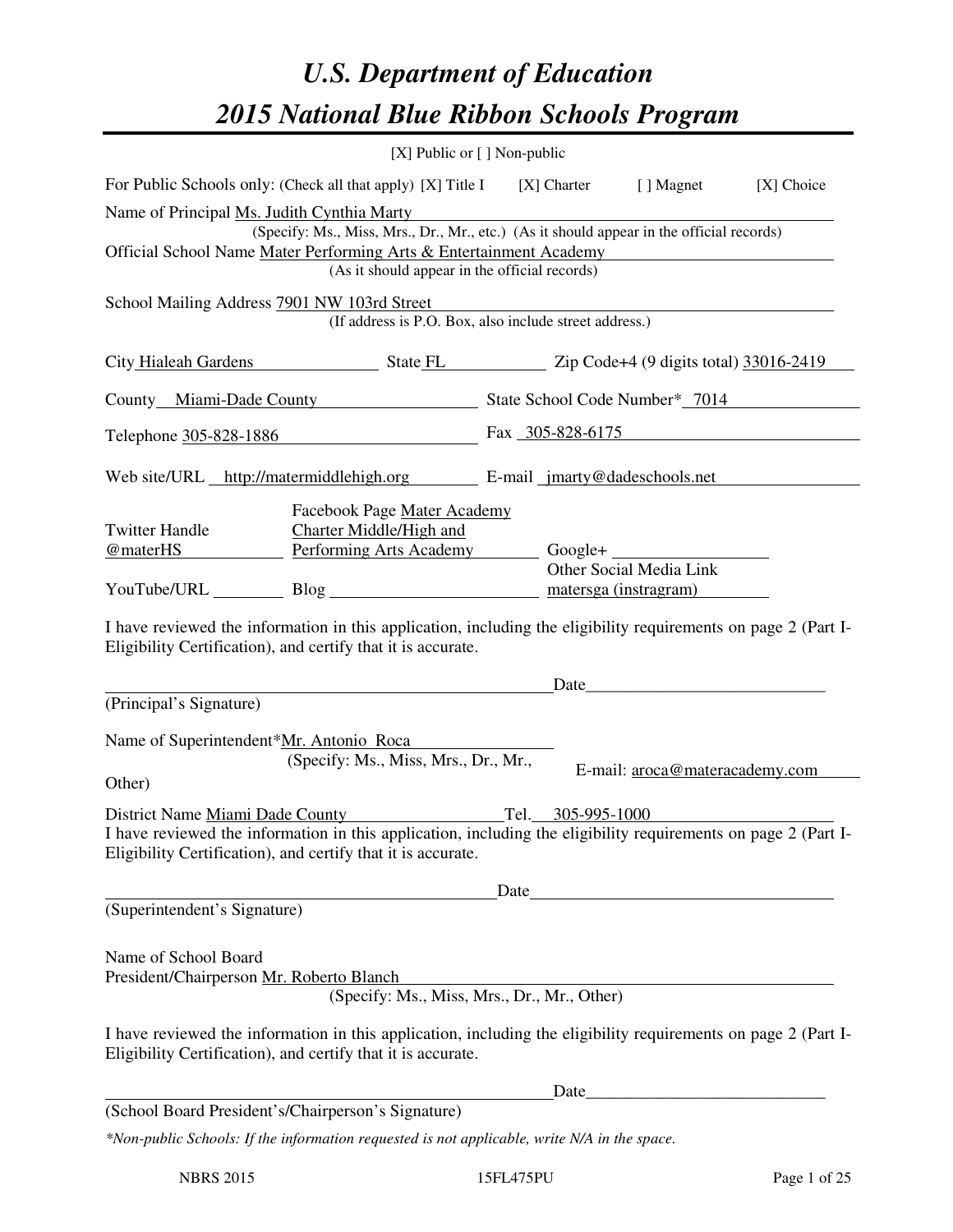#### **Include this page in the school's application as page 2.**

The signatures on the first page of this application (cover page) certify that each of the statements below, concerning the school's eligibility and compliance with U.S. Department of Education and National Blue Ribbon Schools requirements, are true and correct.

- 1. The school configuration includes one or more of grades K-12. (Schools on the same campus with one principal, even a K-12 school, must apply as an entire school.)
- 2. The school has made its Annual Measurable Objectives (AMOs) or Adequate Yearly Progress (AYP) each year for the past two years and has not been identified by the state as "persistently dangerous" within the last two years.
- 3. To meet final eligibility, a public school must meet the state's AMOs or AYP requirements in the 2014-2015 school year and be certified by the state representative. Any status appeals must be resolved at least two weeks before the awards ceremony for the school to receive the award.
- 4. If the school includes grades 7 or higher, the school must have foreign language as a part of its curriculum.
- 5. The school has been in existence for five full years, that is, from at least September 2009 and each tested grade must have been part of the school for the past three years.
- 6. The nominated school has not received the National Blue Ribbon Schools award in the past five years: 2010, 2011, 2012, 2013, or 2014.
- 7. The nominated school has no history of testing irregularities, nor have charges of irregularities been brought against the school at the time of nomination. The U.S. Department of Education reserves the right to disqualify a school's application and/or rescind a school's award if irregularities are later discovered and proven by the state.
- 8. The nominated school or district is not refusing Office of Civil Rights (OCR) access to information necessary to investigate a civil rights complaint or to conduct a district-wide compliance review.
- 9. The OCR has not issued a violation letter of findings to the school district concluding that the nominated school or the district as a whole has violated one or more of the civil rights statutes. A violation letter of findings will not be considered outstanding if OCR has accepted a corrective action plan from the district to remedy the violation.
- 10. The U.S. Department of Justice does not have a pending suit alleging that the nominated school or the school district as a whole has violated one or more of the civil rights statutes or the Constitution's equal protection clause.
- 11. There are no findings of violations of the Individuals with Disabilities Education Act in a U.S. Department of Education monitoring report that apply to the school or school district in question; or if there are such findings, the state or district has corrected, or agreed to correct, the findings.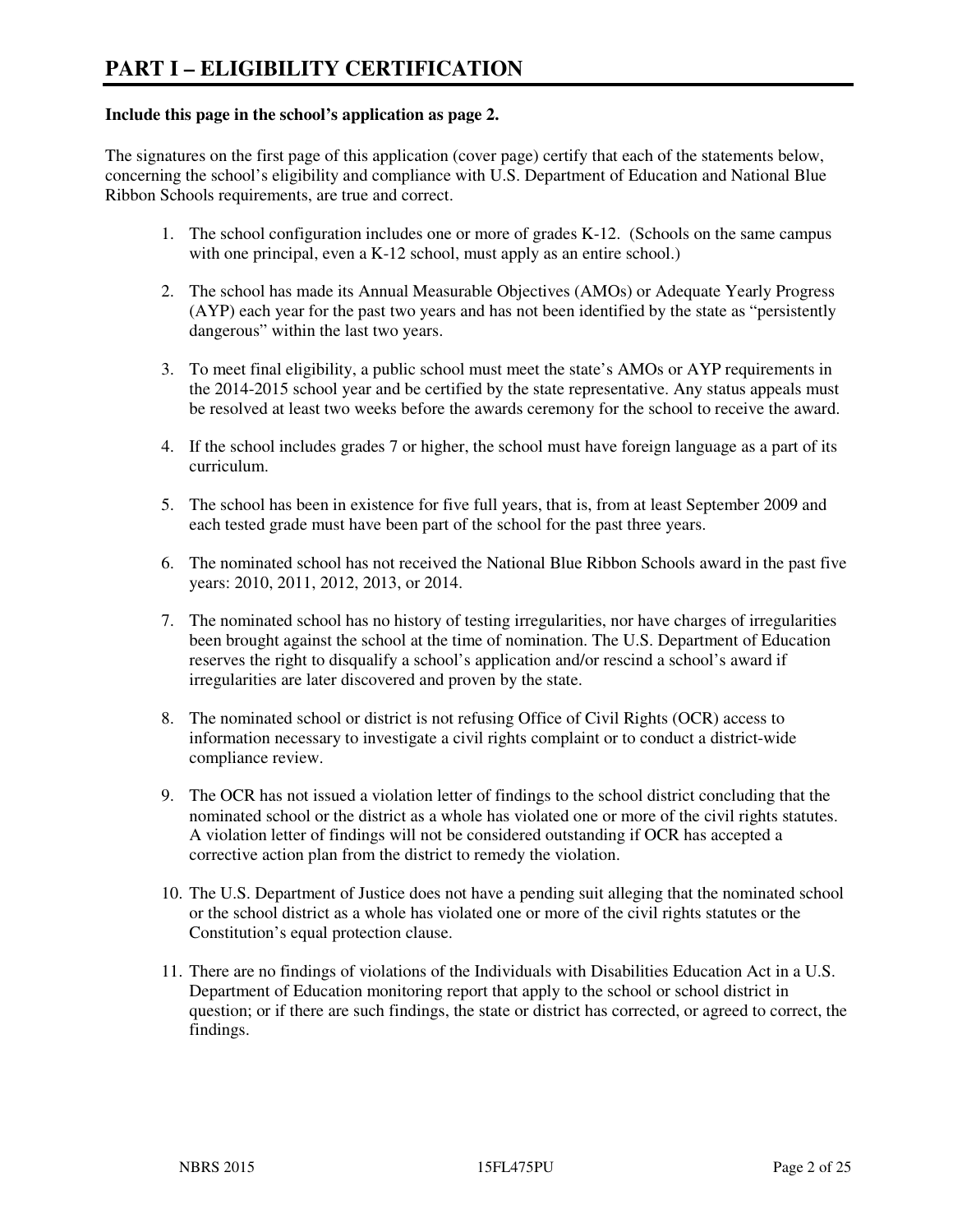# **PART II - DEMOGRAPHIC DATA**

#### **All data are the most recent year available.**

**DISTRICT** (Question 1 is not applicable to non-public schools)

| Number of schools in the district | 369 Elementary schools (includes K-8) |
|-----------------------------------|---------------------------------------|
| (per district designation):       | 82 Middle/Junior high schools         |
|                                   | 77 High schools                       |
|                                   | $0 K-12$ schools                      |

528 TOTAL

**SCHOOL** (To be completed by all schools)

- 2. Category that best describes the area where the school is located:
	- [X] Urban or large central city
	- [ ] Suburban with characteristics typical of an urban area
	- [ ] Suburban
	- [ ] Small city or town in a rural area
	- [ ] Rural
- 3. 10 Number of years the principal has been in her/his position at this school.
- 4. Number of students as of October 1 enrolled at each grade level or its equivalent in applying school:

| Grade                           | # of         | # of Females | <b>Grade Total</b> |
|---------------------------------|--------------|--------------|--------------------|
|                                 | <b>Males</b> |              |                    |
| <b>PreK</b>                     | 0            | 0            | $\boldsymbol{0}$   |
| K                               | 0            | 0            | $\theta$           |
| 1                               | 0            | 0            | $\theta$           |
| $\mathbf{2}$                    | 0            | 0            | 0                  |
| 3                               | 0            | 0            | 0                  |
| 4                               | 0            | 0            | 0                  |
| 5                               | 0            | 0            | $\theta$           |
| 6                               | 0            | $\theta$     | 0                  |
| 7                               | 0            | $\theta$     | 0                  |
| 8                               | 0            | 0            | 0                  |
| 9                               | 16           | 60           | 76                 |
| 10                              | 31           | 68           | 99                 |
| 11                              | 32           | 69           | 101                |
| 12                              | 19           | 38           | 57                 |
| <b>Total</b><br><b>Students</b> | 98           | 235          | 333                |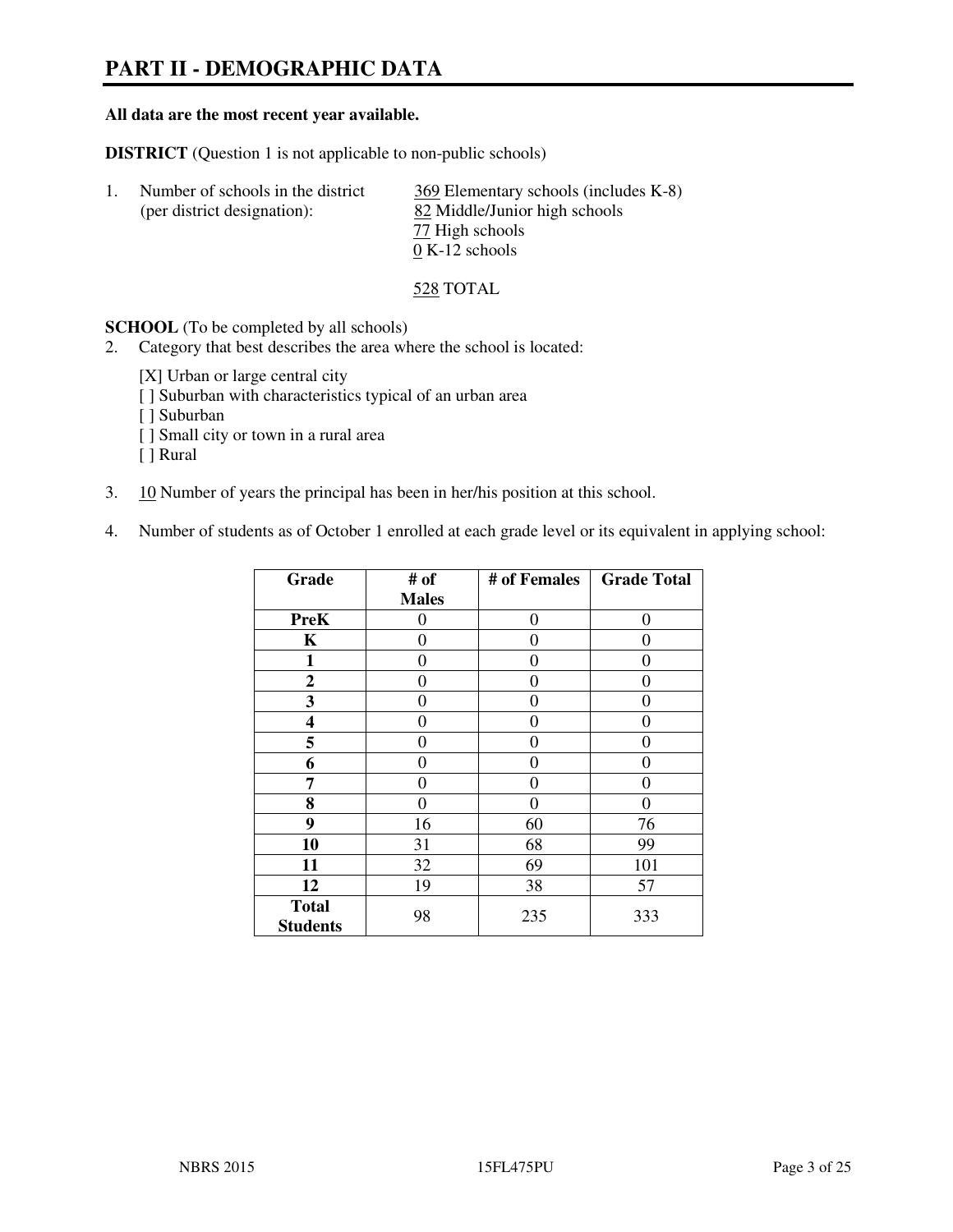the school: 0 % Asian

5. Racial/ethnic composition of  $0\%$  American Indian or Alaska Native 3 % Black or African American 94 % Hispanic or Latino 0 % Native Hawaiian or Other Pacific Islander 3 % White 0 % Two or more races **100 % Total** 

(Only these seven standard categories should be used to report the racial/ethnic composition of your school. The Final Guidance on Maintaining, Collecting, and Reporting Racial and Ethnic Data to the U.S. Department of Education published in the October 19, 2007 *Federal Register* provides definitions for each of the seven categories.)

6. Student turnover, or mobility rate, during the 2013 - 2014 year: 3%

This rate should be calculated using the grid below. The answer to (6) is the mobility rate.

| <b>Steps For Determining Mobility Rate</b>         | Answer |
|----------------------------------------------------|--------|
| $(1)$ Number of students who transferred to        |        |
| the school after October 1, 2013 until the         |        |
| end of the school year                             |        |
| (2) Number of students who transferred             |        |
| <i>from</i> the school after October 1, 2013 until | 10     |
| the end of the school year                         |        |
| (3) Total of all transferred students [sum of      | 10     |
| rows $(1)$ and $(2)$ ]                             |        |
| (4) Total number of students in the school as      | 325    |
| of October 1                                       |        |
| $(5)$ Total transferred students in row $(3)$      | 0.031  |
| divided by total students in row (4)               |        |
| $(6)$ Amount in row $(5)$ multiplied by 100        | 3      |

# 7. English Language Learners (ELL) in the school: 2 %

Number of non-English languages represented: 1 Specify non-English languages: Spanish

5 Total number ELL

8. Students eligible for free/reduced-priced meals:  $81\%$ Total number students who qualify: 270

# **Information for Public Schools Only - Data Provided by the State**

The state has reported that  $74\%$  of the students enrolled in this school are from low income or disadvantaged families based on the following subgroup(s): Students eligible for free/reduced-priced meals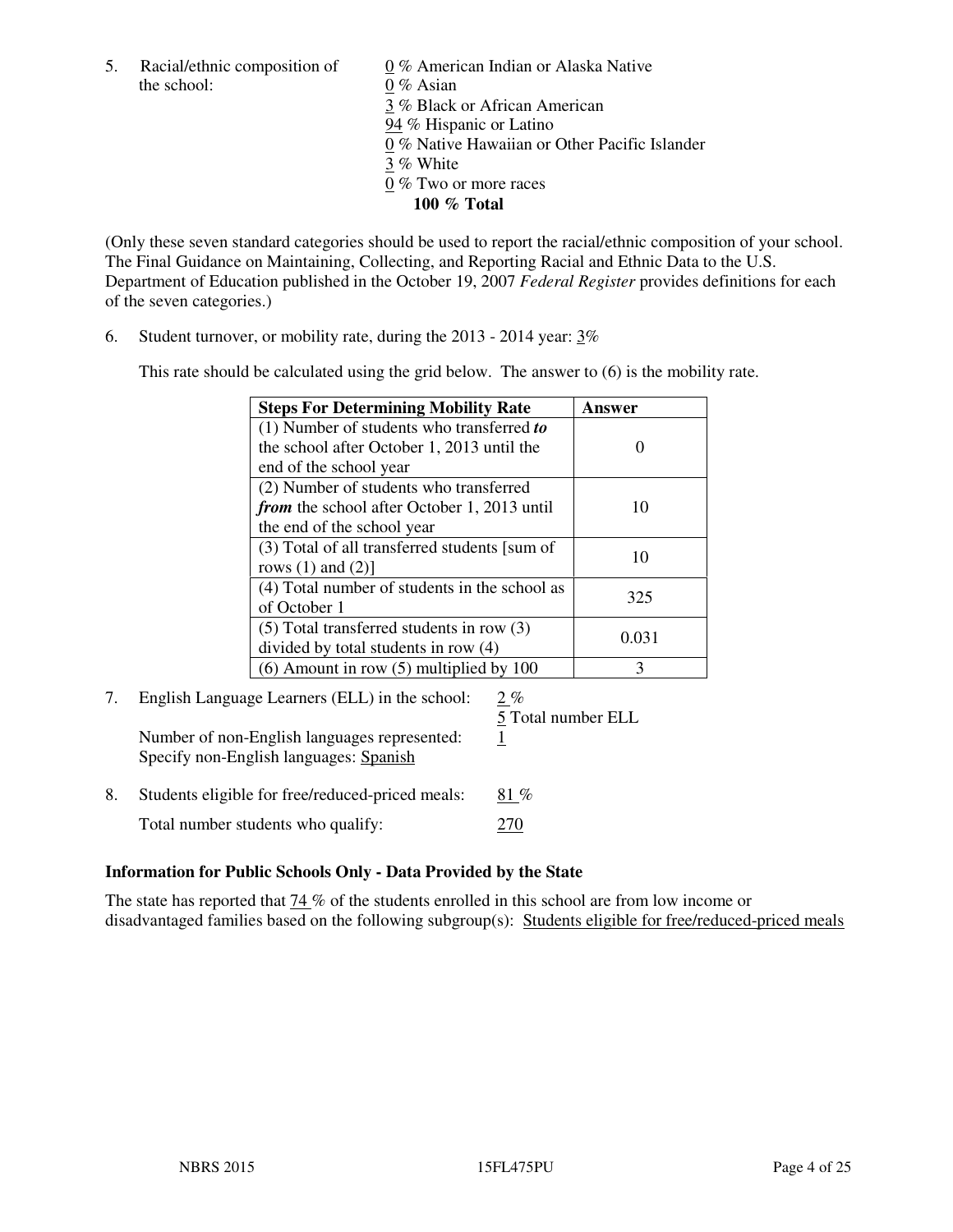$\frac{5}{5}$  Total number of students served

Indicate below the number of students with disabilities according to conditions designated in the Individuals with Disabilities Education Act. Do not add additional categories.

| 0 Autism                           | $Q$ Orthopedic Impairment               |
|------------------------------------|-----------------------------------------|
| 0 Deafness                         | 0 Other Health Impaired                 |
| 0 Deaf-Blindness                   | 3 Specific Learning Disability          |
| 0 Emotional Disturbance            | 2 Speech or Language Impairment         |
| $\underline{0}$ Hearing Impairment | 0 Traumatic Brain Injury                |
| 0 Mental Retardation               | 0 Visual Impairment Including Blindness |
| 0 Multiple Disabilities            | 0 Developmentally Delayed               |
|                                    |                                         |

10. Use Full-Time Equivalents (FTEs), rounded to nearest whole numeral, to indicate the number of personnel in each of the categories below:

|                                       | <b>Number of Staff</b> |
|---------------------------------------|------------------------|
| Administrators                        |                        |
| Classroom teachers                    | 14                     |
| Resource teachers/specialists         |                        |
| e.g., reading, math, science, special | $\mathcal{D}$          |
| education, enrichment, technology,    |                        |
| art, music, physical education, etc.  |                        |
| Paraprofessionals                     |                        |
| Student support personnel             |                        |
| e.g., guidance counselors, behavior   |                        |
| interventionists, mental/physical     |                        |
| health service providers,             |                        |
| psychologists, family engagement      |                        |
| liaisons, career/college attainment   |                        |
| coaches, etc.                         |                        |
|                                       |                        |

11. Average student-classroom teacher ratio, that is, the number of students in the school divided by the FTE of classroom teachers, e.g.,  $22:1$   $25:1$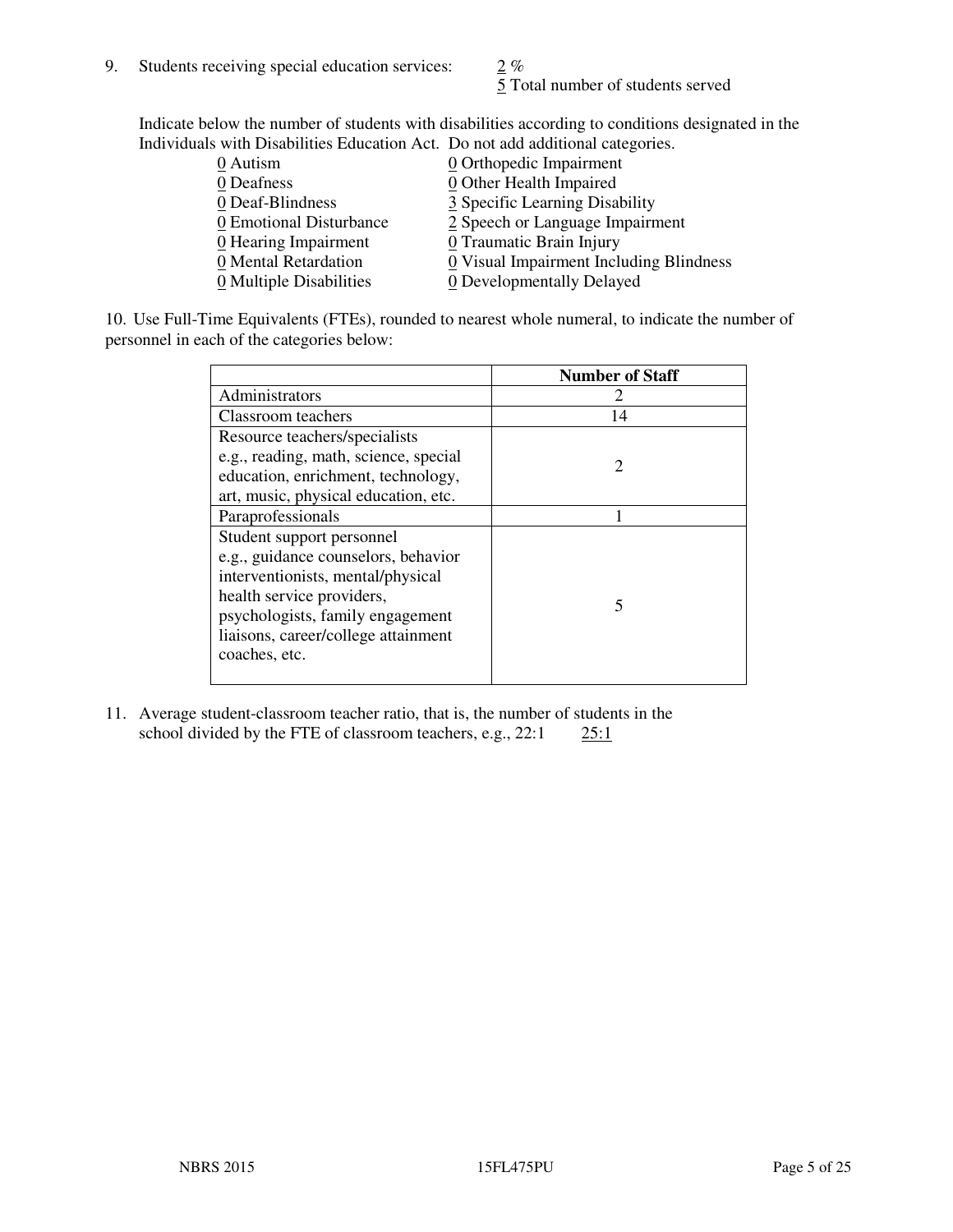12. Show daily student attendance rates. Only high schools need to supply yearly graduation rates.

| <b>Required Information</b> | 2013-2014 | 2012-2013 | 2011-2012 | 2010-2011 | 2009-2010 |
|-----------------------------|-----------|-----------|-----------|-----------|-----------|
| Daily student attendance    | 95%       | 94%       | 94%       | 95%       | 95%       |
| High school graduation rate | 98%       | 95%       | 94%       | $100\%$   | $100\%$   |

#### 13. **For schools ending in grade 12 (high schools)**

Show percentages to indicate the post-secondary status of students who graduated in Spring 2014

| <b>Post-Secondary Status</b>                  |       |
|-----------------------------------------------|-------|
| Graduating class size                         | 102   |
| Enrolled in a 4-year college or university    | 84%   |
| Enrolled in a community college               | 5%    |
| Enrolled in career/technical training program | $0\%$ |
| Found employment                              | $0\%$ |
| Joined the military or other public service   | $1\%$ |
| Other                                         |       |

14. Indicate whether your school has previously received a National Blue Ribbon Schools award. Yes No X

If yes, select the year in which your school received the award.

15. Please summarize your school mission in 25 words or less: The mission of Mater Academy is to develop the intellectual and social skills of its students by facilitating a rigorous college preparatory curriculum and a wide range of educational resources within a safe learning environment. Students are expected to perform at or above grade level availing success in high school and within a global society. Vision In collaboration with its teachers, parents, community, and administration it is the vision of Mater Academy to provide a meaningful and nurturing educational environment that promotes academic achievement for its students.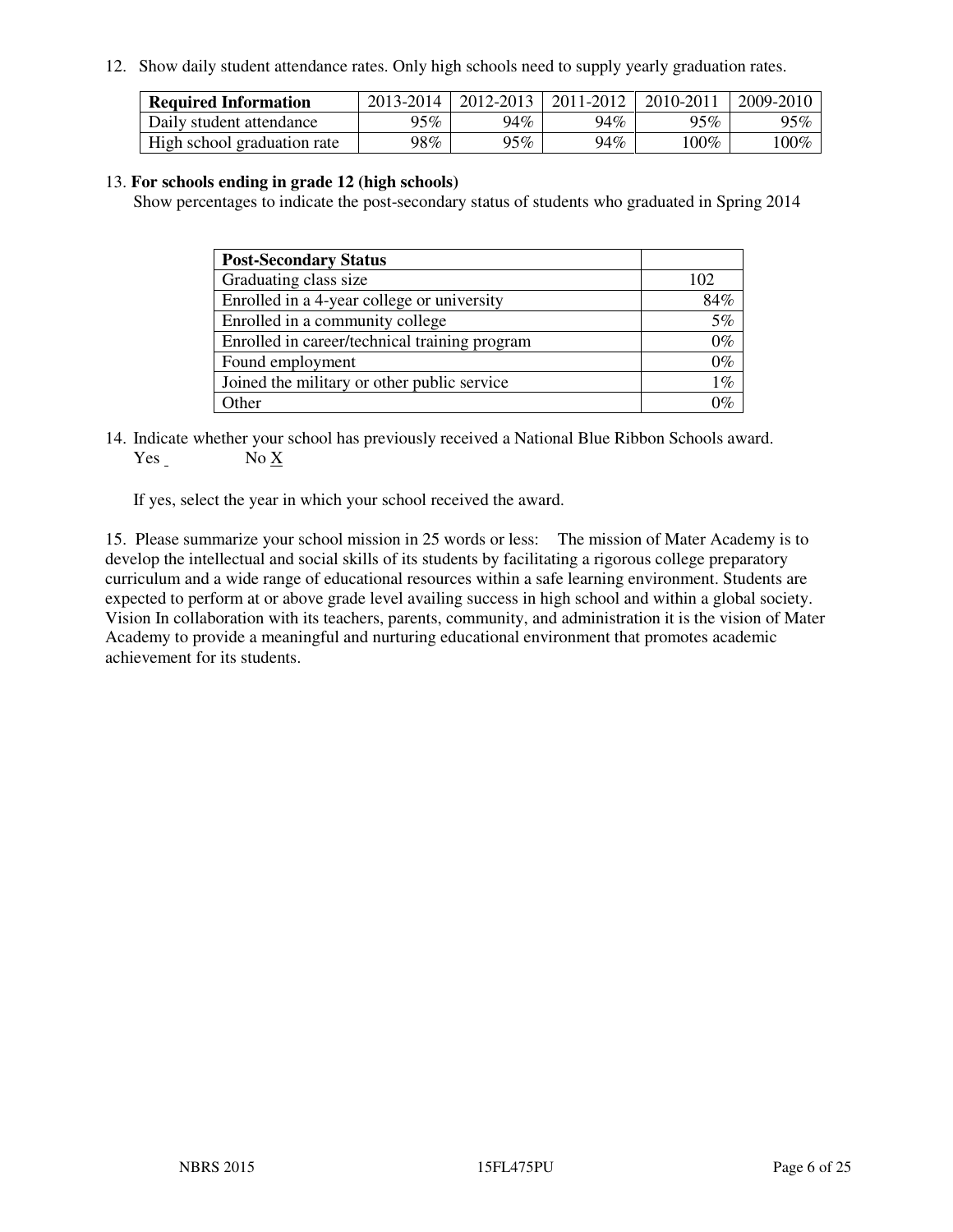# **PART III – SUMMARY**

Mater Performing Arts and Entertainment Academy is located at 7901 N.W. 103rd Street in Hialeah Gardens, Florida, and was founded 10 years ago through a charter contract with Miami-Dade County Public Schools. Hialeah Gardens comprises the county's 11th largest city and is a fast growing municipality with a population of approximately 200,000 residents (Miami Herald, 2004). The majority of the students attending Mater Performing Arts and Entertainment Academy are first or second generation immigrants representing the Caribbean, Central and South American countries. The socioeconomic background of our student body and the surrounding community ranges from middle class to poor, as evidenced by 81% of students qualifying for free or reduced lunch. Mater Performing Arts and Entertainment Academy has 333 total students enrolled in grades 9-12. The school serves 77 exceptional education students (of which 72 are gifted), 5 English language learners, and 251 standard curriculum students.

Mater Performing Arts and Entertainment Academy has been nested within Mater Academy Charter High. Consequently, the school will be graduating its first cohort in the 2014-2015 school year. This school has been labeled a high performing charter by the state of Florida. Mater Academy High School has made great strides toward increasing graduation rate each year, achieving a 98% graduation rate in the 2010-2011 school year and maintained this average through 2013-2014. Our administrators and counselors work closely with all students throughout the year ensuring they are on track for graduation. The counselors actively encourage students to select honors, Advanced Placement and Dual Enrollment courses in preparation for their post-secondary careers, as documented in our Curriculum Bulletin and Subject Selection Sheets. SAT and ACT preparation classes are offered at no cost to our students during summer break, after school and Saturday school. The CAP advisor shares information related to data chats, scholarships, Bright Futures opportunities, financial aid, including FAFSA seminars, college applications and deadlines. The CAP Advisor has designed "The Road to College" seminars to inform parents of all the different challenges, opportunities, finances and benefits for their children to attend the best college possible. These workshops are offered during weekend and evening hours affording our parents the opportunity to attend without missing work. College preparation is vital here at Mater Performing Arts and Entertainment Academy.

Our school emphasizes rigor, relevance and relationships as the cornerstone of our academic successes. Moreover, our school emphasizes the importance of the arts and encourages a strong performing and visual arts program at all levels. We provide students with a comprehensive arts education in a variety of arts disciplines: dance, music, theatre, television production and visual arts.

In its first decade Mater grew from a fledgling charter school in an old warehouse into an academy powerhouse recognized worldwide. The school progressed to the point where its graduates were accepted into colleges and universities all across the nation, including Ivy League schools. The school's growth has been beyond what was envisioned when the doors opened in 2004. Some of the school's recent accomplishments include

- A Top 300 School (US News and World Report and Newsweek Magazine)
- "A" School Designation (State of Florida's A+ Plan)
- Breaking Ranks School (National Association of Secondary School Principals)
- Gold Seal of Excellence (Florida Consortium of Charter Schools)
- Inspiration Award School from College Board

Mater Performing Arts and Entertainment Academy has received numerous awards. We are proud to showcase our Fine Arts Department with over 70 prestigious awards in the past five years from art exhibits to marching band recognition. More specifically, our band has exceeded our expectations being awarded a total of 63 recognitions. Mater Performing Arts and Entertainment Academy also takes pride in being recognized with academic and scholar awards such as the 2007 Silver Knight Award in music, 2010 Orgullo de la Juventud Award, 2011 Emma L. Bowen Foundation Scholarship, 2012 Nat Moore Foundation Scholarship, and 2014 Buick Achievers Scholarship.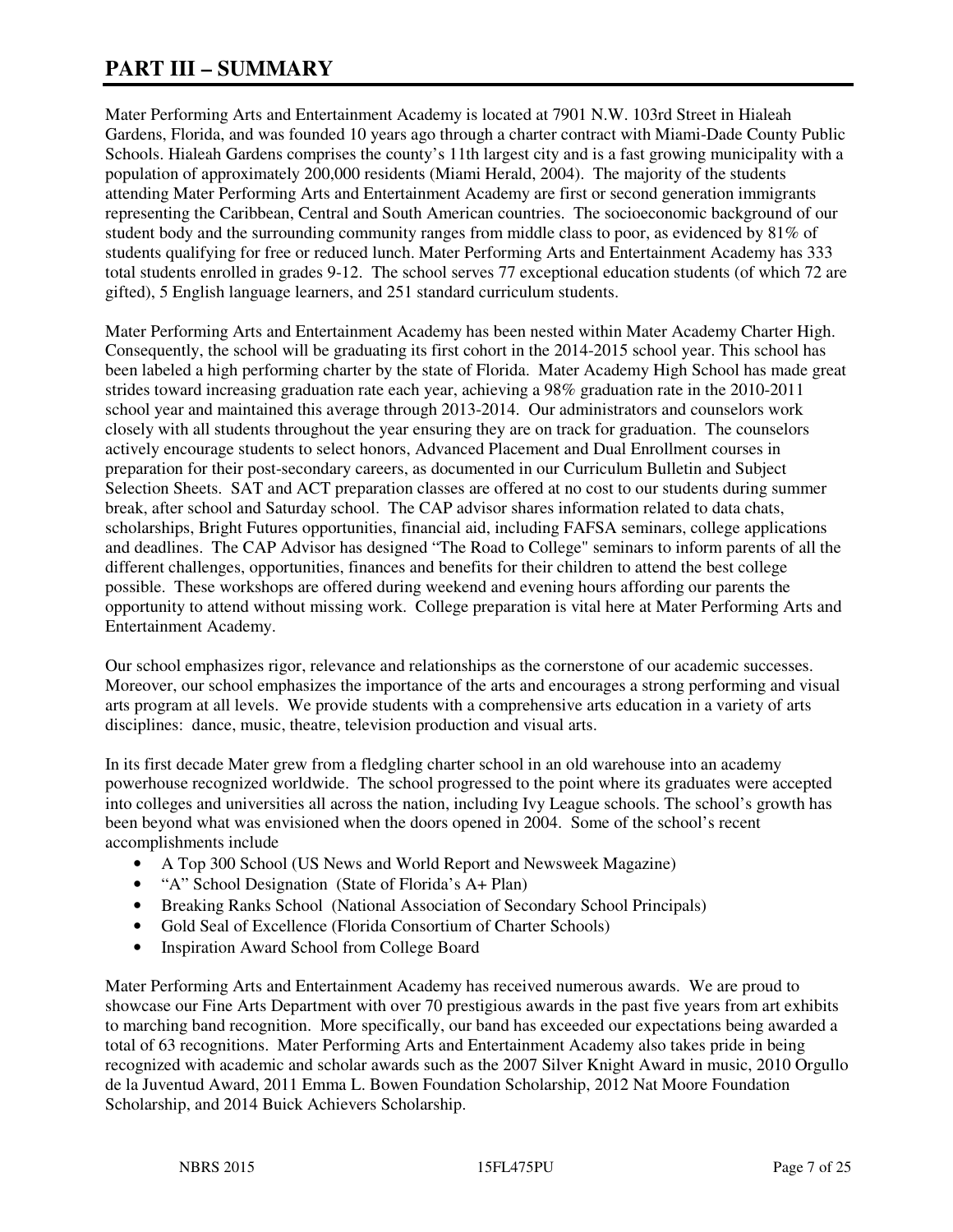Mater Performing Arts and Entertainment Academy implements enrollment procedures in compliance with applicable law and as described in the contract. Any eligible student who submits a timely application via the Mater Inc. and/ or the Mater Performing and Entertainment Academy School website will be included in the lottery process. The School is open to any student residing in Miami Dade County. An open admissions procedure, utilizing a "first come, first serve" policy, as required by statute, unless the number of applicants exceeds capacity. In each such case, all applicants shall have an equal opportunity of being admitted to the school through a random selection process in conformity with Florida's Charter School Legislation. The lottery selection process will maximize the probability that those selected will reflect the diversity of the targeted community. All students in the lottery will be assigned a waiting list number should student seats become available or capacity increases. In addition, the school may give enrollment preference only as allowed by Florida State Law. Upon acceptance, a parent must register the student and agree to sign the Parent Involvement Contract, Uniform Policy and Cell Phone Policy.

Mater Performing Arts and Entertainment Academy proudly embraces a grade "A" for the 2013-2014 school year.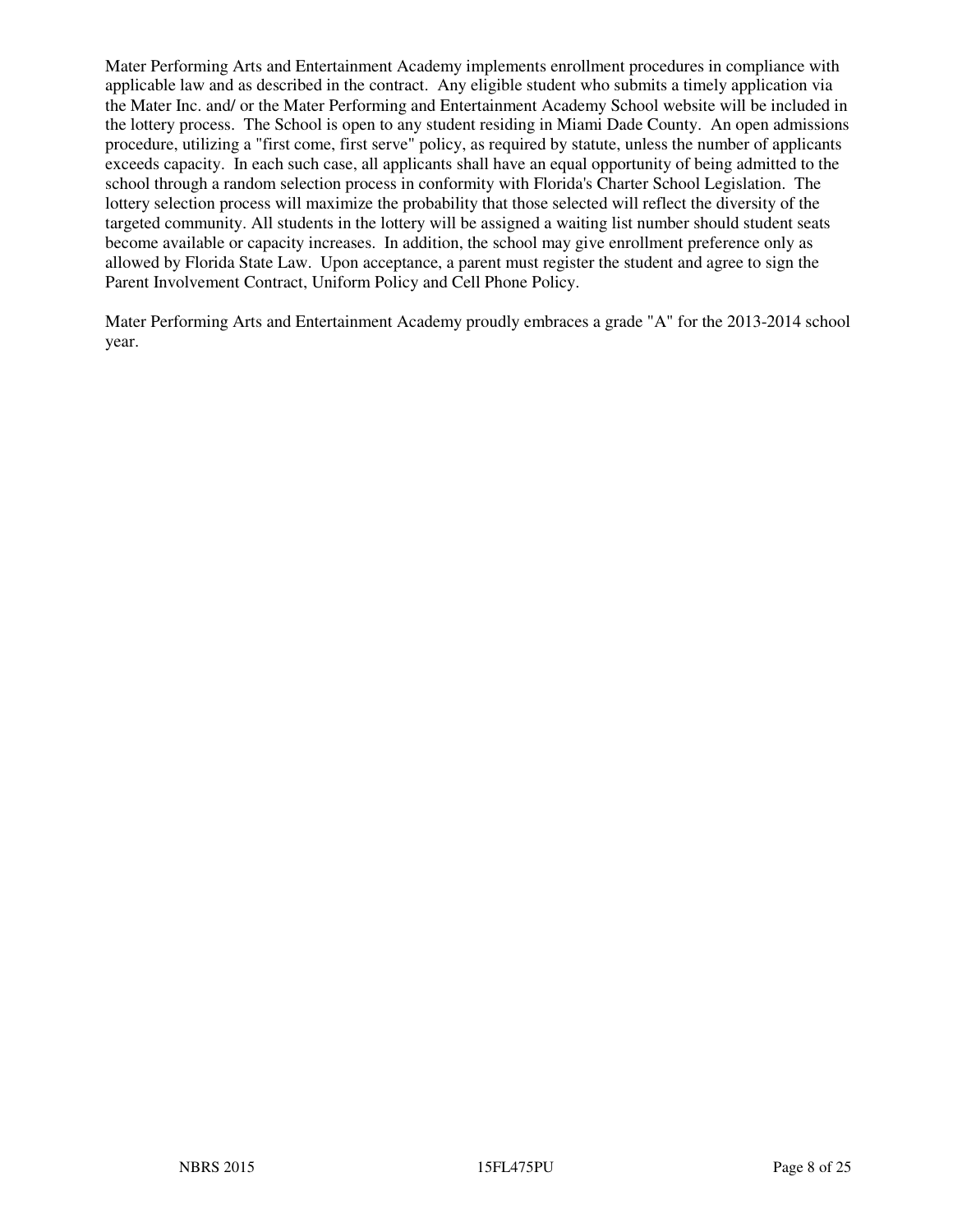# **1. Core Curriculum:**

Mater Performing Arts and Entertainment Academy's curriculum is comprised of courses in core academic and electives providing instruction based on the Florida Standards. The core subject areas include language arts/English for speakers of other languages (ESOL), mathematics, social studies, and science. Depending on individual students' assessments results, some students may be required to enroll in remediation courses for mathematics and reading, which replace elective courses. The school uses the Florida Standards and the Next Generation Sunshine State Standards. The state adoption specifications guarantee that the standards are included in all instructional tutorials and support a research-based approach.

The school competently uses qualitative data to inform and guide instructional planning and practice aligned with state standards. Mater Performing Arts and Entertainment Academy adheres to a calendar of districtwide assessments and uses results from state summative assessments, which are collected, analyzed and complied in data binders. Results from these assessments are analyzed by the leadership team using the prior year's state assessment data in order for the school to develop a School Improvement Plan, Instructional Focus Calendar, and Professional Development opportunities. Formative assessments are administered quarterly. Instructional strategies and/or research-based materials are modified based on the results of data. Students receive differentiated instruction based on weaknesses or strengths from formative assessment results. Students are reassessed with summative assessments to ensure mastery has taken place.

Remedial students and students with special needs have access to supervised study time and tutoring after school (and possibly on Saturdays as well) to accelerate their progress. Students performing at grade level have access to the full range of academic courses. Students who wish to pursue an advanced academic program are provided with honors, Advanced Placement, and Dual Enrollment courses. All students at the school are encouraged to maximize their academic potential by selecting a major. Mater Academy's course of study for all high school students includes: four years of each of the core academic courses (e.g., language arts, mathematics, science, and social studies); at least two years of a foreign language; the required courses in performing and practical art; physical education; and additional electives to complete the 24 credits required to earn a standard high school diploma.

The school uses Springboard by CollegeBoard, Close Reading and Common Core Assessments by Houghton Mifflin, which address the Florida Standards for grades 6-12, as the language arts/reading core curriculum. This curriculum directly correlates to AP courses and college readiness. Learning content is important, but learning how to learn is vital for students to gain the skills to read and make meaning of any text or to write in multiple modes. Examples of how students develop these skills can be clearly seen through lessons such as debates that translate into their argumentative writing skills and close reading strategies through multiple texts as well as Socratic Seminars and Literature Circles that enhance acquisition of the Florida Standards. Tutoring is provided for strugglers Monday through Thursday and for advanced, honors and AP students on weekday mornings and Saturdays allowing for all students to receive support.

In mathematics, students acquire foundational skills through daily encounters with high order, multi-step and real world questions and through the regular use of technology. The SpringBoard text, for example, often uses real life situations and requires students to go through several steps before arriving at the final answer. Through the process of solving a multi-step question, fundamental skills and ideas previously taught are being reviewed and reiterated. Students practice their fundamentals while solving questions of increasing difficulty. Fundamental skills are also practiced continually through the use of technology. By using online games, activities, and software programs, students are provided with even more practice opportunities while also learning valuable technology skills. This two-tiered approach to teaching fundamentals allows for there to be differentiation for students above and below grade level. For the students below grade level, teachers can break the problem is down into more manageable chunks while still encouraging students to practice their fundamental skills. For the students functioning above grade level, multi-stepped and more complicated problems can be provided as a way to challenge the students to even more success.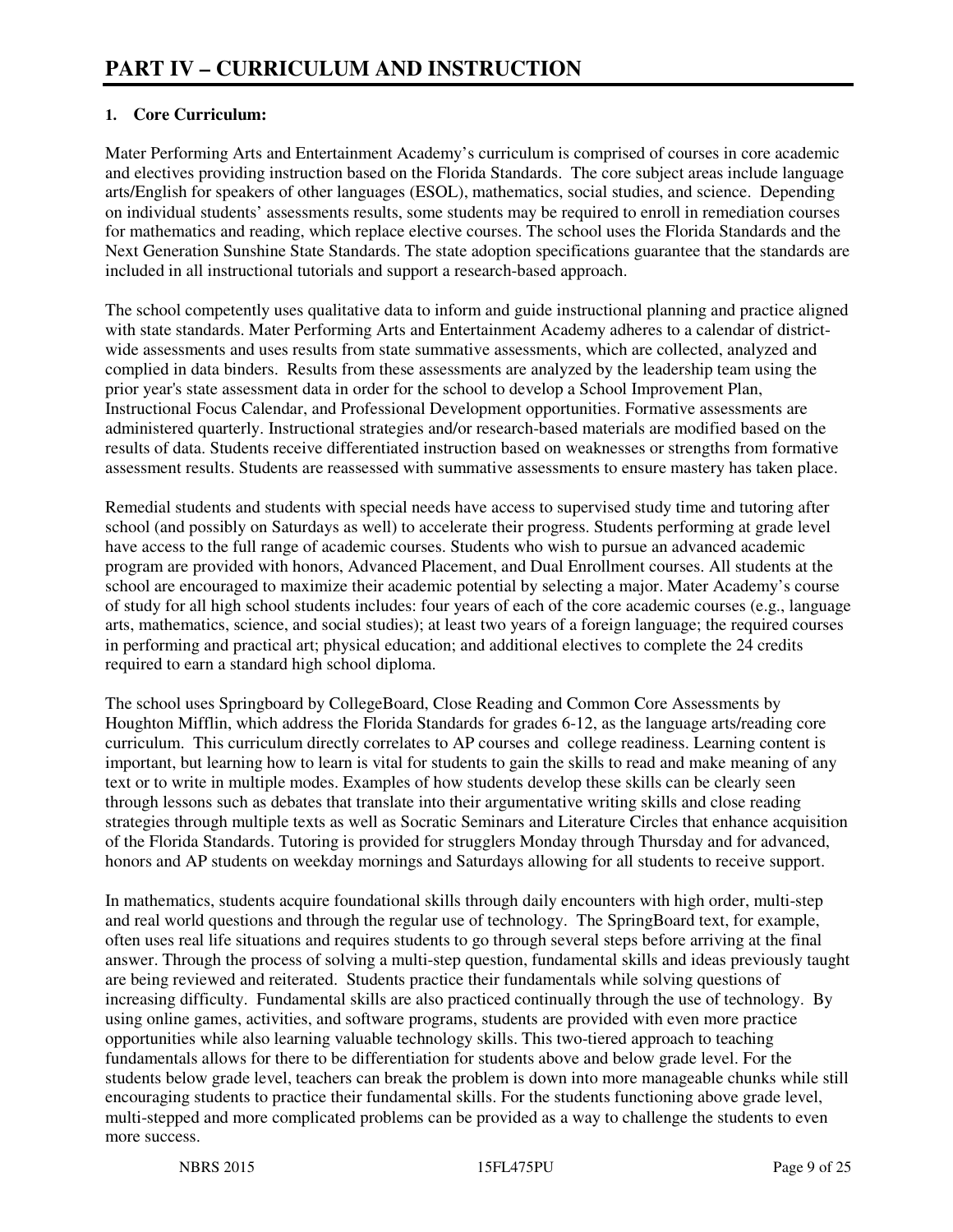The social studies department's main area of focus has been the analysis of primary sources as a foundation for higher order critical thinking skills. Through the use of the Document-Based Question (DBQ) Program, teachers have been able to scaffold lessons and target the needs of individual students. The goal is for students, regardless of their level, to be able to analyze founding documents, political cartoons, maps/charts/graphs, newspapers, and letters. The DBQ Project and the bell-ringer assignments are integral for both Advanced Placement and ELL classes. All Advanced Placement and social studies teachers with an End of Course assessment also encourage extra tutoring for students, before/after school or Saturdays.

The goal of our science program is to help students develop a strong understanding of natural systems with an emphasis on scientific inquiry skills. In addition to a rigorous curriculum, science teachers are required to incorporate inquiry-based labs and writing through lab reports. Laptop carts give science classes the ability to incorporate virtual labs and research current science-related world issues. Students participate in competitions such as the South Florida Regional Science and Engineering Fair, Fairchild Botanical Gardens Challenge, and SECME Bridge Building Competition.

#### Secondary Schools

Mater Performing Arts and Entertainment Academy provides several options for academies and tracks from which students may choose. Counselors review the school course plan to assure that students are enrolled in courses that align with their future career goals. Mater Performing Arts Academy offers various vocational courses that lead to Industry Certification. Courses in fields such as early childhood education and computers help students understand the relevance of school to work and career planning. The school offers courses such as Law, Accounting, and other business-related courses to facilitate students' transitions from school to work. Career and Technical Education (CTE) courses are aligned with courses in math, reading, science, and language arts.

Teachers are given the freedom to implement disciplinary reading strategies in the CTE curriculum. This enables students to succeed in school, careers and daily life. When covering topics such as trades and occupations, teachers assist in the development of math concepts applied to those trades. A project-based curriculum allows for expansion in the areas of reading, research, and vocabulary building. Students who complete a sequence of CTE courses are better prepared to pass graduation tests in reading, writing, and math. The school has provided financial assistance for practice tests and licenses to certify students in Microsoft Office as well as Intuit Quick Books.

# **2. Other Curriculum Areas:**

Mater Performing Arts and Entertainment Academy offers a wide range of courses that are beyond the core curriculum. The school offers arts, business, industry certification, foreign languages, and physical education courses.

Our Performing Arts Department offers courses such as Art, AP Theory, Band, Chorus, Dance Movement, Music/Musical Theater, Piano and Theater and Stagecraft. The performing arts teachers strive to teach their students the fundamentals of their subject in order to make their students succeed. As a department we are always "on the go." Whether in the classroom setting or working on a performance, our team always comes together to make it possible. As teachers we bring our skills, charisma and dedication to our students on a daily basis, making the department prominent at the school. Our common goal is to make our students successful and inspired by the arts.

The Dance Department attends the Superintendent's Showcase yearly where they are also successful. Additionally, students participate in local dance workshops and are provided with opportunities to view plays and dance performances in the county, such as, the Nutcracker Ballet and Hispanic Flamenco Ballet.. Our students participate in yearly Hispanic Heritage and Black History Luncheons to perform dances they have created themselves. The Dance Department also focuses on providing our school with two dance shows a year where students have the opportunity to be cast for a part. Within our classes we engage our students in the performance aspect, as well as theory and knowledge in our lessons. Students are taught history, nutrition, and vocabulary related to various genres of dance.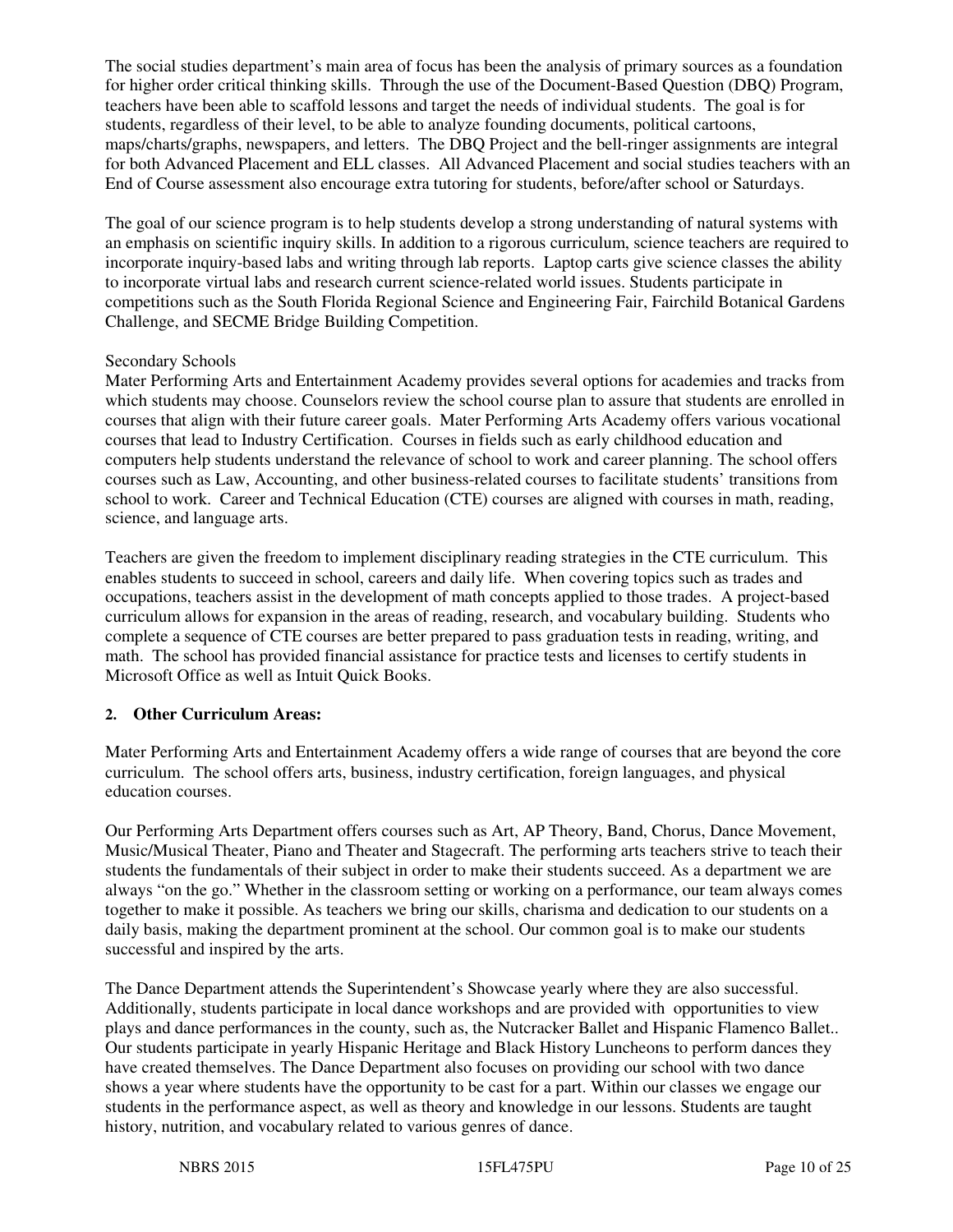As teachers we not only teach our subject but also inspire our students to become active learners and achieve success within a global society. Our teachers collaborate by having their students create movement pieces, and art pieces. It is evident that our teachers are dedicated to their craft and truly enjoy the art of teaching, which becomes evident through the success of our students.

Physical education encourages students to use their psychomotor skills and develop knowledge of different sports. It includes the knowledge of rules and strategies of specific sports and allows students to apply skills learned during game situations. Students understand that cooperation and teamwork can be utilized to accomplish a common goal. Physical education helps students recognize how team and individual sports are means to live a healthy lifestyle. It encourages healthy eating and regular exercise. Our school offers a variety of sports including football, soccer, volleyball, and basketball to encourage physical activity. In the classroom, students are required to know and understand the rules of these different sports. Students also learn about health-related topics such as nutrition, CPR, smoking, exercise, and disease prevention. Physical education allows students to develop mentally, socially, and physically.

World languages team has been diligently working to enrich the lives of students through a unique foreign language experience. We have grown tremendously in our professional lives alongside outstanding colleagues from the World Languages Department. Our professionalism, dedication, and most of all our passion for teaching have brought us together and shaped us into a tight knit group. Even though most of us come from diverse parts of the globe, we use this as an advantage. We all contribute something remarkable to the department and each of us has years of experience and wisdom to share. Although we all speak different languages and represent different cultures, we are united by one goal: to make a positive impact on our students' lives. Today, each one of the foreign language teachers can be proud of what they have helped to accomplish.

Each year we continue to grow and expand our horizons in order for our students to have academic options and become motivated enough to master another language. Our students have also excelled in their foreign language AP exams. Last year, the department obtained a 100% passing rate for the AP Spanish Literature exam. Each year we have more students enrolled in the program. We currently offer AP French classes and next year we will also incorporate AP Italian classes as well. These improvements and achievements are the result of years of hard work and dedication from each of the teachers in the World Languages Department. Apart from teaching languages we also teach culture, history, and values. We do everything in our power to enrich our students' education, including conducting cultural activities and projects, enrolling students in competitions, and planning field trips. We have even provided them with the incredible opportunity to travel to foreign countries and experience another culture first hand. Each of the foreign language teachers is fully committed to making our students' experience a great and memorable one.

#### **3. Instructional Methods and Interventions:**

Mater Performing Arts and Entertainment Academy successfully implements curriculum and instructional techniques. Curriculum is based on clear and measurable expectations for student learning that provides opportunities for all students to acquire requisite knowledge, skills, and attitudes. The school ensures that teachers use proven instructional practices that actively engage students in the learning process; provide opportunities for students to apply their knowledge and skills to real world situations; and give students feedback to improve their performance.

The school provides various intervention programs for all students needing academic assistance. All students that scored a Level 1 or 2 on the state assessment and/or End of Course (EOC) assessments are enrolled in an intensive reading and/or math course. In addition, these students are required to attend after school tutorial programs twice per week to target academic deficiencies. Pull-out tutoring and push in tutoring is also offered for bubble students. Counselors provide academic assistance by meeting with students to develop better study skills and obtain strategies in preparation for assessments. The school embraces RtI as a system of service delivery that uses evidence-based instruction and interventions, progress monitoring, and evaluation to make informed decisions about the student's educational and behavioral programming needs. It provides students who do not respond to instruction with increasingly intensive levels of intervention.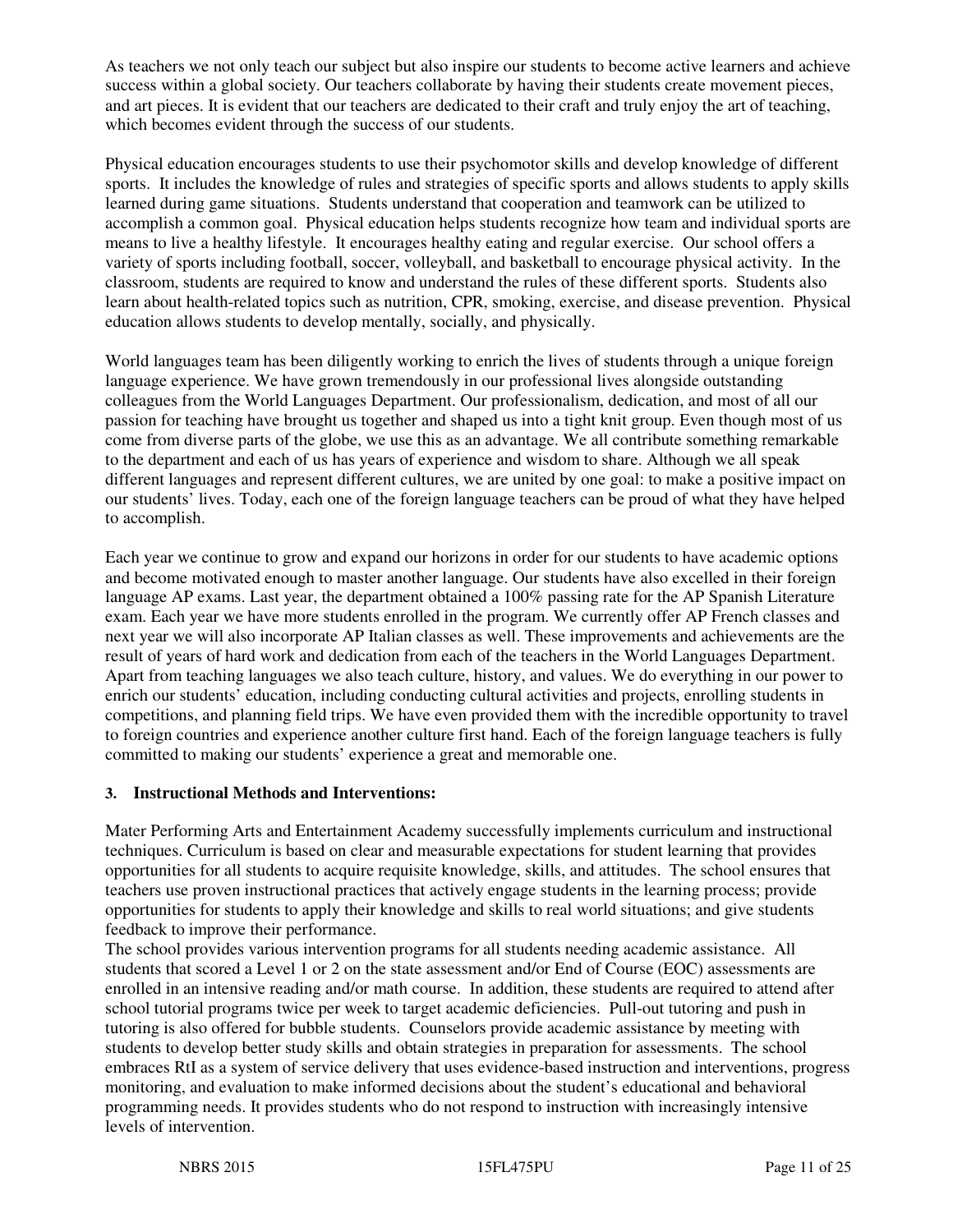Students performing at grade level have access to the full range of academic courses. Students who wish to pursue an advanced academic program are provided with Honors, Gifted, Advanced Placement, and Dual Enrollment. In addition to AP courses, students have the opportunity to take Dual Enrollment courses through Miami Dade College.

All students enrolled in Mater Performing Arts and Entertainment Academy are encouraged to maximize their academic potential. The school allocates and protects instructional time to support student learning. The school is committed to treat learners as individuals; therefore, one of the responsibilities taken most seriously is the proper class placement of each student. Each child is evaluated individually and in depth using test scores, past performance, personality, development, and state requirements.

Mater Performing Arts Entertainment Academy provides quality exceptional student education to all identified students with an individualized educational plan (IEP). Services rendered to students with exceptional education requiring supplemental aids and/or services provided on site by certified exceptional student education teachers and licensed Speech Language Pathologists (SLP) to ensure the success of all students.

The implementation of the English Language Learners (ELL) program is serviced through certified ELL teachers who provide identified students with ESOL strategies needed to acquire the English language.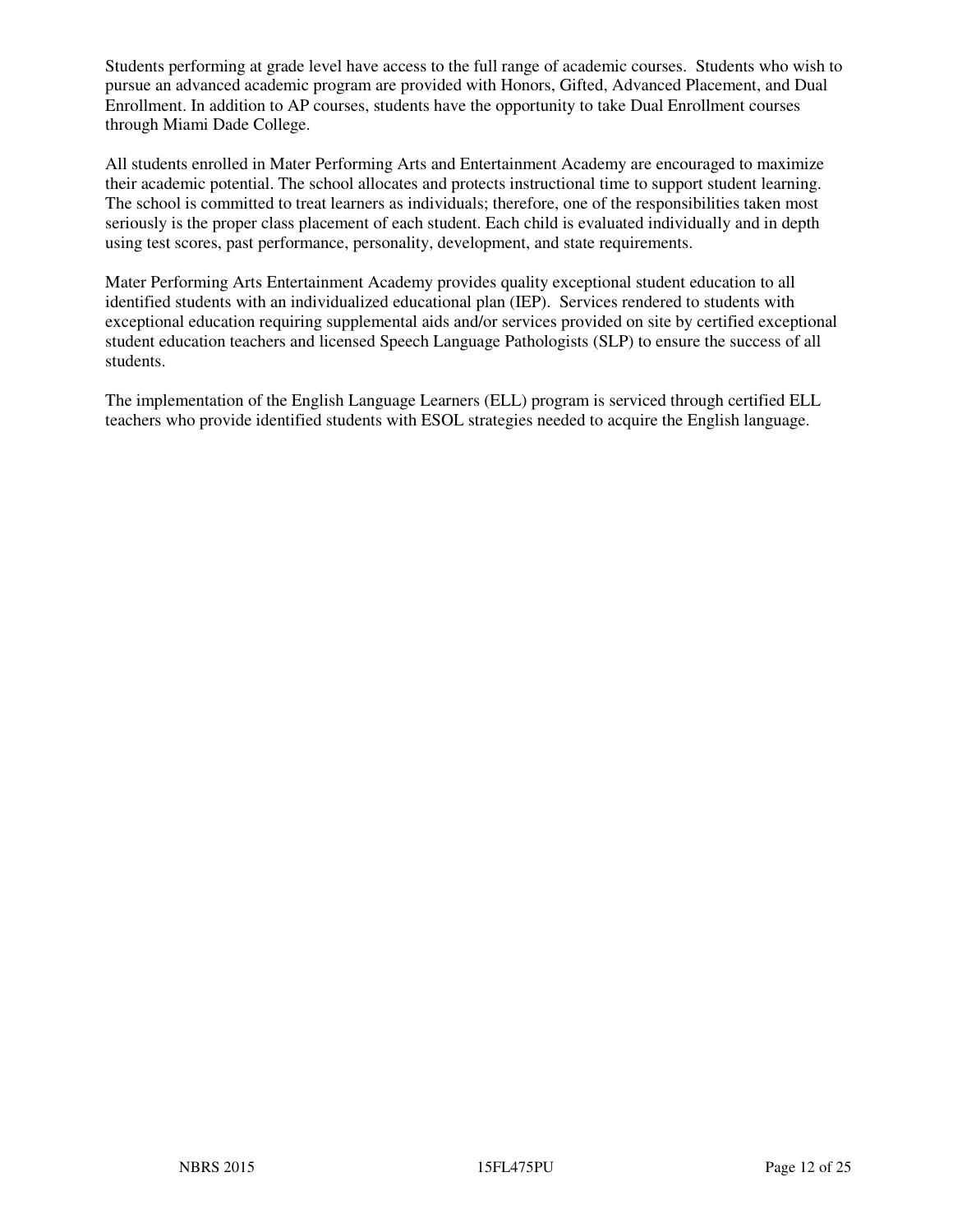### **1. Assessment Results Narrative Summary:**

Mater Performing Arts and Entertainment Academy offers a well-rounded, innovative educational program that holds the school and its students accountable for meeting self-imposed goals and standards, as well as components of the Florida State Accountability System, as well as any other age-appropriate, research-based assessments required by the state and/ or district.

Most recently, the gains in both reading and mathematics are attributed to the fidelity of the implementation to the SpringBoard program. The school has been implementing this program for 5 years to date. The 10th grade cohort has been exposed to the college prep curriculum since the 6th grade, thus, having a shift in how and what they have been learning.

We consistently exceeded 50% of students showing learning gains throughout the years in reading and over 80% of students show learning gains in math with the exception of our lowest quartile in 2007 and 2010; in these years, students in the lowest scored below the  $50\%$  mark, however, we met the criteria in all other years.

Mater Performing Arts and Entertainment Academy has consistently earned the grade of "A" since the 2010- 2011 school year. In 2005-2006, Mater Performing Arts & Entertainment Academy initially earned a grade of "B." In 2006-2007, the school's rating decreased from a "B" to a "D." Analyzing data determined a drop in the lowest quartile in reading, thus not earning points for this population. Based on the results of needs assessment, school improvement strategies were designed to increase learning gains and proficiency in all tested areas. A larger emphasis was given to daily administrative walk throughs, prompting each administrator to conduct a minimum of fifteen walk throughs per day. Reading coaches were employed to conduct sample lessons and work with teachers needing assistance. A three-tier tutoring program was established and students were placed accordingly based on their needs.

Mater Performing Arts and Entertainment Academy is an "A" school for the 2013-2014 school year.

# **2. Assessment for Instruction and Learning and Sharing Assessment Results:**

Mater Performing Arts and Entertainment Academy prides itself on using a variety of assessment tools to evaluate student and staff performance and its impact on school achievement trends. Assessment data is analyzed and discussed in order to make determinations on the curriculum pacing, to guide decisions on meeting individual student needs and to drive the instruction for the overall improvement of school performance.

Research-based indicators are always used to help make informed decisions about all curriculum issues across the curriculum area. Instructional materials for the school are research-based and state-adopted. Research and data drives teacher's best practices including how assessments should be constructed and utilized, and what components professional development should include. At the start of the school year, baseline assessments are administered to gauge student levels and begin intervention process. The baseline assessments are followed by interim assessments. Interim assessments are aligned to the pacing guides, the Florida Standards and Next Generation Sunshine State Standards. Data collected from these assessments are used to assess student performance, identify gaps, evaluate, the effectiveness of curriculum and instruction, and determine interventions and differentiate instruction to improve student performance. The assessments yield timely and accurate information that is meaningful and useful to the administration, teachers and other stakeholders in understanding student performance, school effectiveness, and the results of improvement efforts. Curriculum Pacing Guides and student Progress Monitoring Plans are used by all Mater Performing Arts and Entertainment teachers to provide assistance for all students. Site administrators, instructional personnel, and site-based coaches in reading and mathematics assist teachers in using data to drive instruction. Data chat discussion are held with teachers and students to review results of high stakes state tests, baseline data, Interim Assessments , College Entrance Exam results, and End of Course Exams.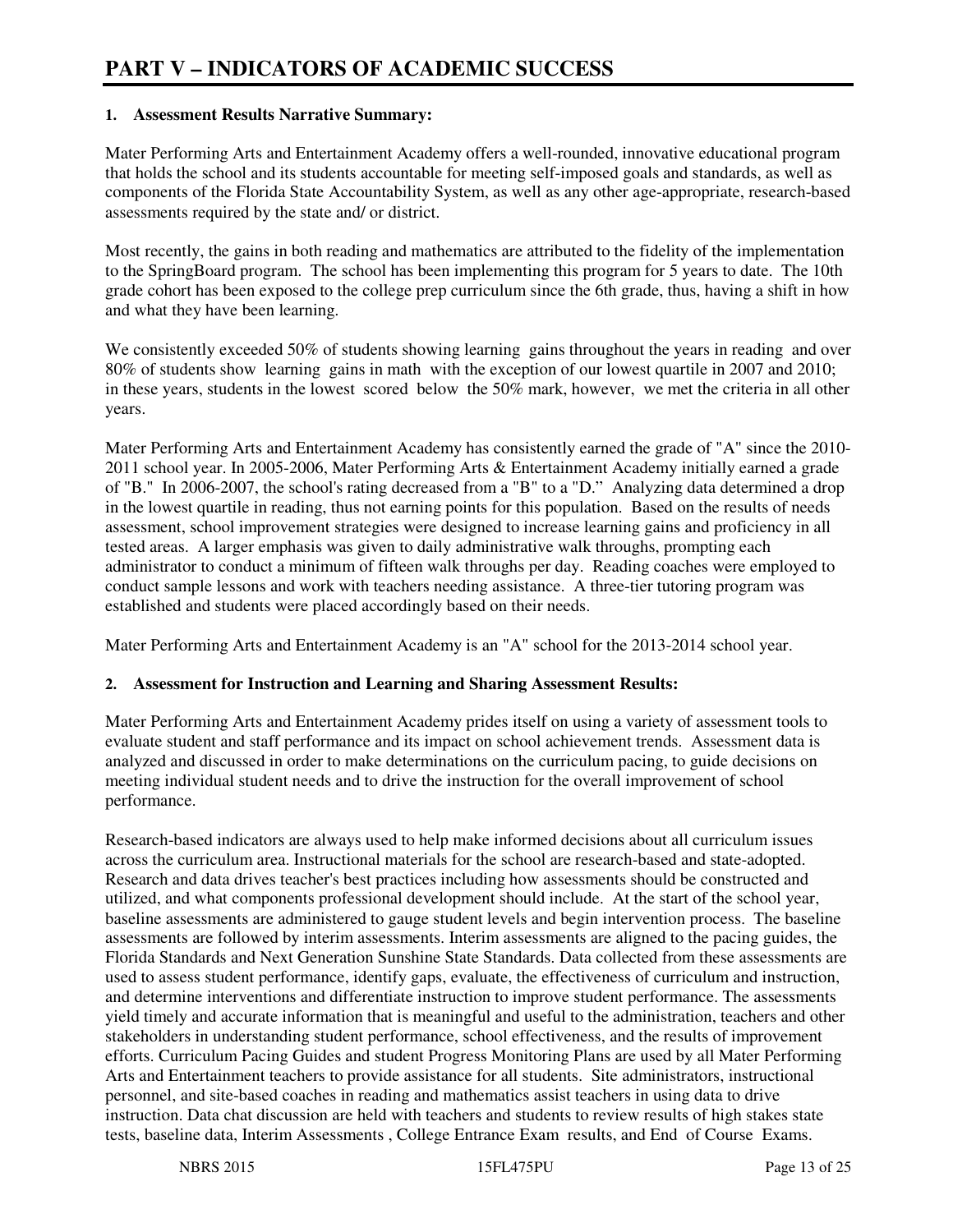Annually, stakeholders, consisting of administration, teachers, parents, students, and community members, analyze prior year student performance trends to establish measurable goals for the current school year and those are identified and written in the School Improvement Plans for the subsequent school year, affording the schools a consistent and ongoing continuous improvement process. School Improvement Plans are revisited monthly during School Advisory Council meetings. Ongoing assessment data is analyzed and strategies are modified to impact student progress.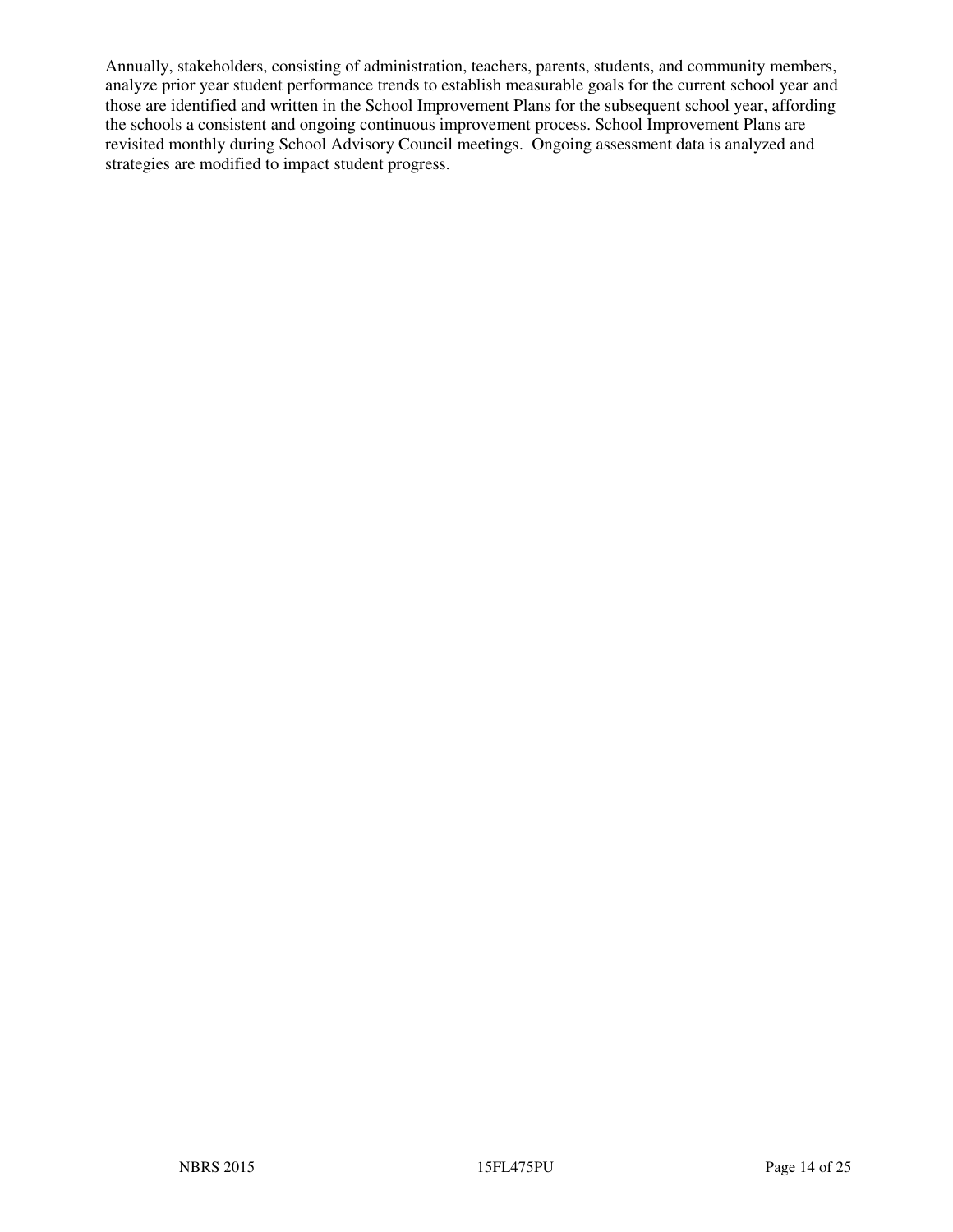# **1. School Climate/Culture**

At Mater Performing Arts and Entertainment Academy, the concept of "family" is engrained in our culture. Parent academies, student orientations, community involvement sessions, and student peers, establish the venue by which families can become an integral part of the "Mater Family."

The school believes that a safe and orderly school is of primary importance. When children behave in a respectful, responsible and safe manner, they learn more and develop into responsible adults whose "character counts". The school has a structure in place where teachers and students alike feel that they are in a safe environment conducive to learning.

The Comprehensive Student Services Social-Emotional programs help to provide a well-rounded, in-depth understanding of how to deal with the stresses, challenges, and sudden, tragic life events our youth are faced with every day. Student Services Personnel provide individual and group counseling to students who might be grieving, experience post traumatic syndrome symptoms due to a tragic incident, conduct whole group presentations utilizing comprehensive curriculum in the area of Bullying , Harassment, Sexting, Aids Awareness, and Youth related crime. Counselors work closely with parents to make sure that the student's needs are being met at home during recovery. All of these proactive and preventative supports are in place to ensure the school meets the needs of the ever changing student.

The established culture of the school provides teachers with an environment that makes them feel valued and supported. Teachers are involved in the decision making process through various platforms. Many teachers are given the opportunity to become members of the School Advisory Council, the school leadership team and other leadership roles within the school. The administration also believes in an open door policy where they have the ability to express concerns or ideas that they may have or may want to implement.

Extra-curricular activities play a major role in the culture and environment of the school setting. At Mater, this is more than the norm. It is a point of emphasis. Extra-curricular activities are used to enhance the learning environment, entice student involvement, and create a nurturing student atmosphere. The school showcases performances seasonally and annually by opening its doors to the community. For instance, the Mater Glee Club has performed for sold out crowds providing access to "Broadway" type shows every year. The Mighty Lion Band performs a few times a year on and off campus. Interest clubs promote activities such as Scarefest during Halloween. This event brings in children and parents from the school and all over the community to provide a safe environment during this holiday. Participation in athletic events have also seen an increase in involvement from students and teachers. Students enjoy seeing their teachers attend their athletic events.

# **2. Engaging Families and Community**

Mater Performing Arts and Entertainment Academy believes in engaging parents in all aspects. An Open House meeting is held at the beginning of each year to inform parents of all the resources available for students and families. The Educational Excellence School Advisory Council (EESAC) carries the responsibility for developing, implementing and evaluating the various plans, programs and activities including the School Improvement Plan (SIP). Administrators, teachers, students, parents, and community members are all part and voting members of the EESAC Committee. The school ensures that parents have the information needed to make well-informed choices for their children and effectively share responsibility with their children's school. Parents are highly encouraged to have their children participate in tutorial programs offered by the school. An effective communication system from home-to-school and vice versa is practiced to ensure that parents have information about school programs and their child's progress. Parent-teacher conferences are scheduled 4 times per year and held to discuss the individual child's achievement. In addition, parents are provided frequent reports on their child's progress. Communication with parents occurs via parent-teacher conferences, Connect-ED messages, and conferences held with the school's administration. The school also recruits and provides parents with the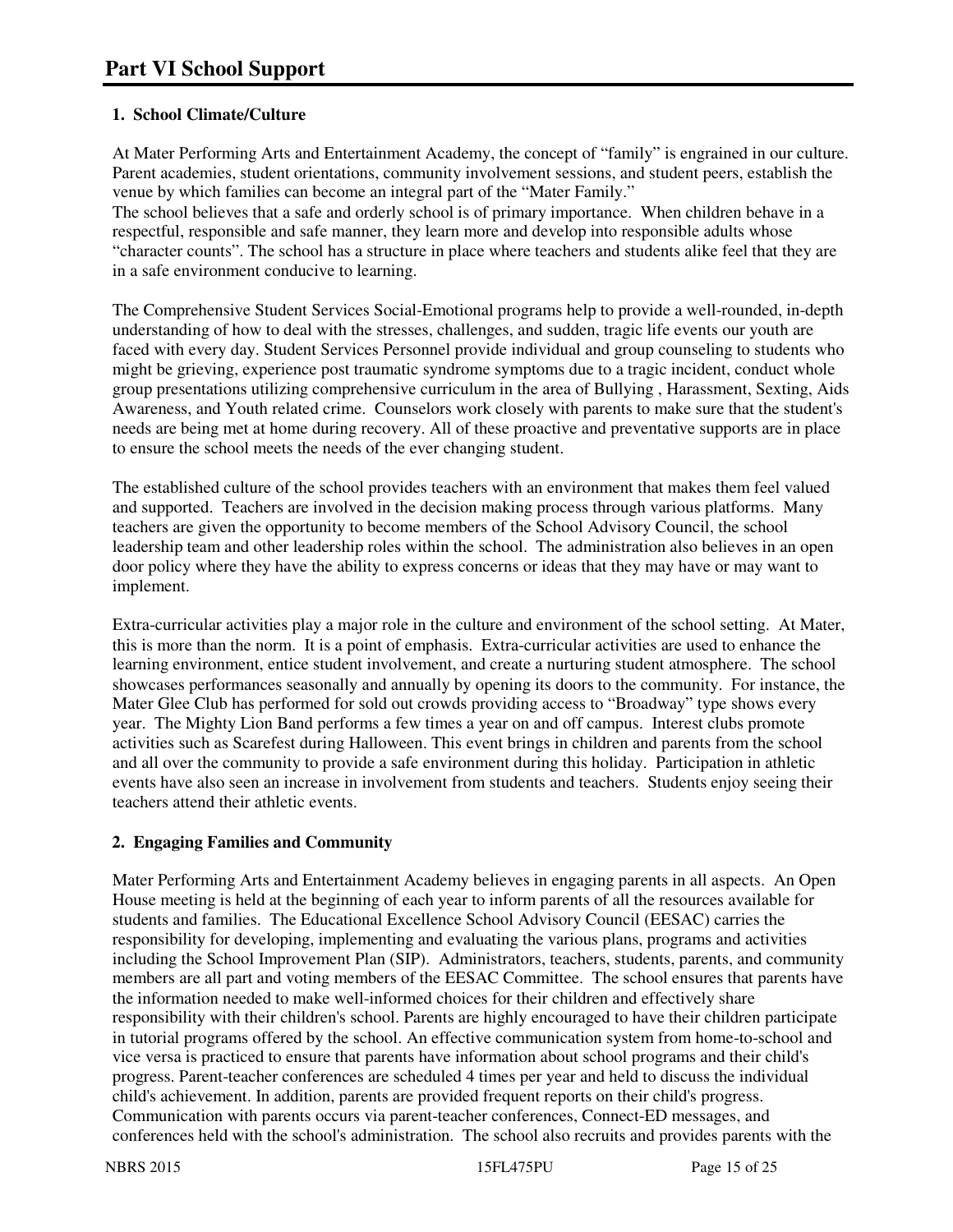opportunity to volunteer at the school site once the parent has been cleared as a volunteer through MDCPS. Parents are encouraged to participate in the PTSA, in which they are provided the opportunity to contribute in the decision-making process of the school. We believe that positive parent/family involvement is essential to student achievement and, therefore, encourage such involvement in school educational planning and operations.

Community involvement continues to be a fundamental part of the philosophy and operation of the school. Mater Performing Arts and Entertainment Academy ensures parents, teachers, other community members, and stakeholders are actively engaged in the design and implementation of the school. Community leaders and parents are urged to become valuable stakeholders, along with the staff, and are also encouraged to become members of the EESAC and assist in the development of the SIP.

In addition to participation in the EESAC, Mater reaches out to local business to host fundraisers for the school. Local participating restaurants such as Chili's, Fuddruckers, Menchies host Mater nights where a percentage of the profits go towards the school. The school extends into the local community by hosting College, Career, Job, and Health and Wellness Fairs in order for students to connect with the community around them.

### **3. Professional Development**

Mater Performing Arts and Entertainment Academy aligns all professional development with the Florida Standards. Our professional development system is used to increase student achievement, enhance classroom instructional strategies, promote rigor and relevance throughout the curriculum, and prepare students for continuing education and the workforce. Our teachers come together on a regular basis (at least weekly) for the purpose of improving teaching and learning. We are a learning community that is driven by specific goals or targets based on student needs. All the members including the administrators are clear about the purpose of their time together and share accountability for student success. The learning that occurs in our community is always transferred into action, and time is spent examining evidence that what is learned and implemented is having an impact on student achievement. The school sends teachers along with administrators to district professional development in areas of needed growth. The school creates an in-service calendar based on student needs and performance on assessed standards. We are a community that creates our own workshops and invites other Mater schools to our courses on designated teacher professional days as well as sends teachers to other schools. Our administrators participate in our coalition meetings with other Mater administrators to discuss needs as well as best practices at any given school site. The school held in house professional development sessions hosted by CPalms that addressed data and its essential use in classroom instruction throughout the shift to the Florida Standards. The courses were designed to inform teachers on the new instructional shifts in ELA/Literacy and Mathematics within the Florida Standards. All teachers were required to participate depending on subject matter taught. All teachers were required to attend another in house session that addressed Using Data to Dramatically Improve Student Outcomes. This was an essential session because it assisted new and veteran teachers to realize how crucial it was to incorporate data into the classroom structure.

#### **4. School Leadership**

The leadership team's main roles at Mater Performing Arts and Entertainment Academy are to maintain a safe learning environment and be highly effective instructional leaders. Instructional leadership is the main priority for the school administration. The administrators must conduct daily classroom in all classes. Each administrator oversees curriculum for an assigned department; they are responsible for curriculum and instruction, data, and making instructional decisions as necessary. An organizational chart has been created to divide all duties and responsibilities involved in operating a school such as school-wide discipline, facilities, activities, budget, special programs, etc.

In addition to the administrative team, the school leadership team consists of department chairs from each curricular area. The team meets bi-monthly to discuss data, instructional strategies, assessment information, and school wide activities. The department chairs then disseminate the information to the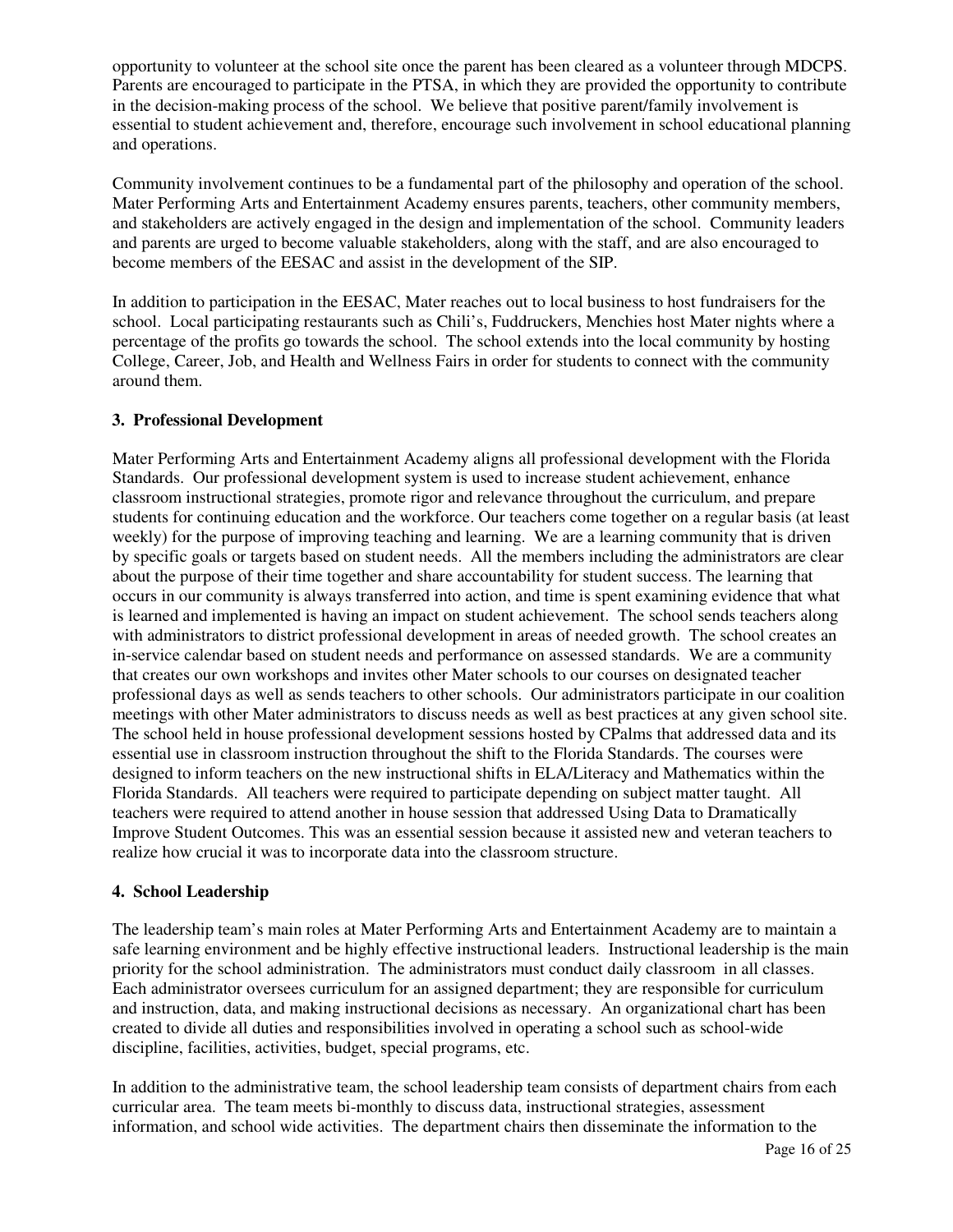teachers in their department. The school leadership team also assists in the instructional decision-making process.

There is also a School Advisory Council (SAC) that is made up of school administrators, teachers, parents, students, and community members. The purpose of the Educational Excellence School Advisory Council (EESAC) is to work to ensure school improvement, professional collaboration and authentic representation in decision making. We will accomplish our goals by preparing and monitoring the Educational Excellence Plan as required by the Blueprint 2000. These stakeholders meet monthly to make decisions regarding school improvement and budget. The main function of the SAC committee is to monitor implementation of the School Improvement Plan (SIP); the team also approves changes to the (SIP) each year. Other functions of the SAC include reaching out to community partners, sponsoring drives to increase parent involvement, assisting the school in creating and analyzing school climate surveys completed by parents and students, and increasing the attendance of financial aid and college admission workshops.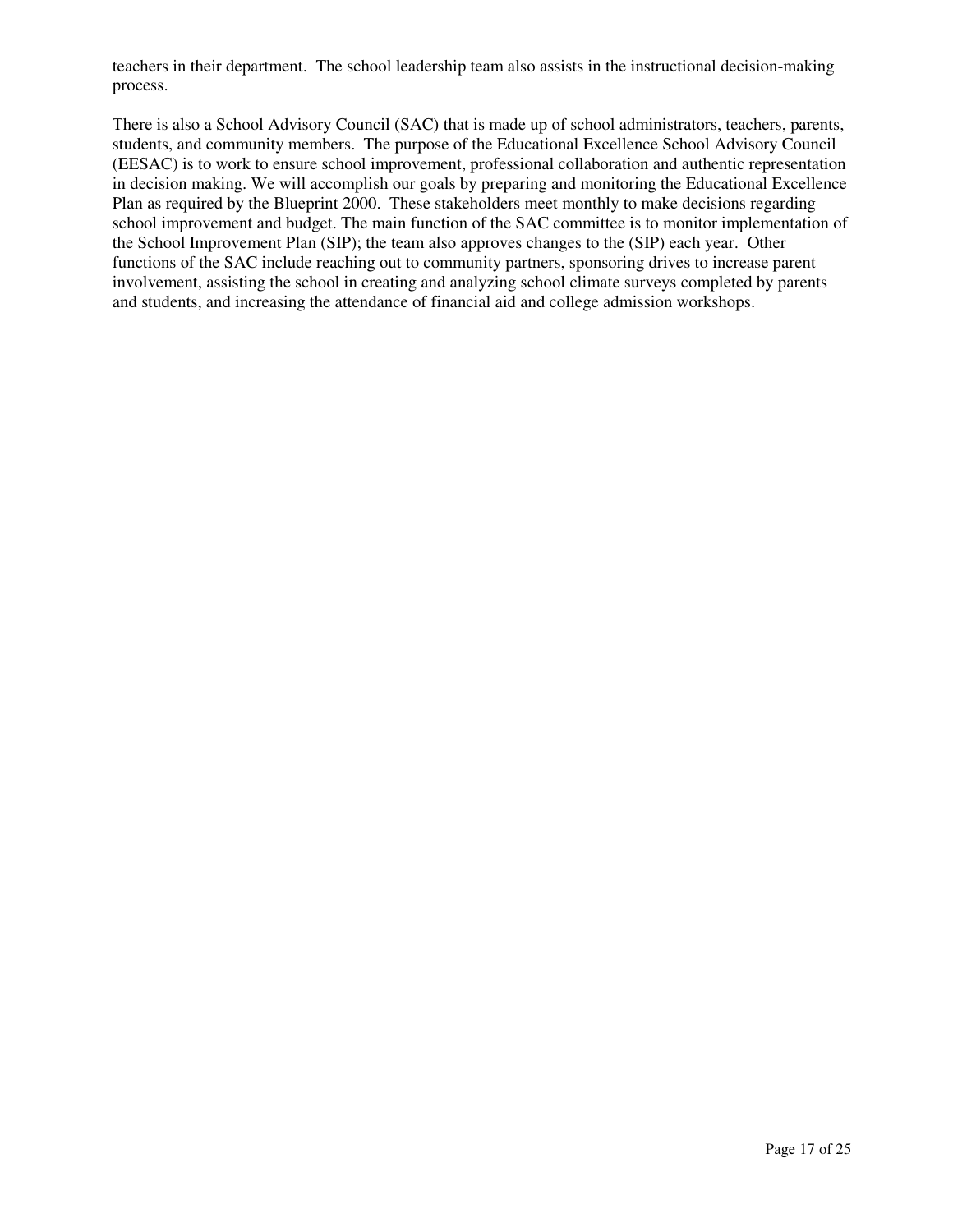| <b>STATE CRITERION--REFERENCED TESTS</b> |
|------------------------------------------|
|------------------------------------------|

| <b>Subject:</b> Math                 | <b>Test:</b> FCAT and Geometry EOC    |
|--------------------------------------|---------------------------------------|
| <b>All Students Tested/Grade: 10</b> | <b>Edition/Publication Year: 2014</b> |
| <b>Publisher: FLDOE</b>              |                                       |

| School Year                      | 2013-2014      | 2012-2013      | 2011-2012      | 2010-2011      | 2009-2010 |
|----------------------------------|----------------|----------------|----------------|----------------|-----------|
| Testing month                    | Apr            | Apr            | Apr            | Apr            | Apr       |
| <b>SCHOOL SCORES*</b>            |                |                |                |                |           |
| Level 3 or above                 | 98             | 98             | 81             | 92             | 90        |
| Level 4 or above                 | 84             | 64             | 41             | 67             |           |
| Number of students tested        | 83             | 89             | 105            | 75             | 87        |
| Percent of total students tested | 100            | 100            | 100            | 100            | 100       |
| Number of students tested with   |                |                |                |                |           |
| alternative assessment           |                |                |                |                |           |
| % of students tested with        | $\overline{0}$ | $\overline{0}$ | $\overline{0}$ | $\overline{0}$ |           |
| alternative assessment           |                |                |                |                |           |
| <b>SUBGROUP SCORES</b>           |                |                |                |                |           |
| 1. Free and Reduced-Price        |                |                |                |                |           |
| Meals/Socio-Economic/            |                |                |                |                |           |
| <b>Disadvantaged Students</b>    |                |                |                |                |           |
| Level 3 or above                 | 98             |                | 82             | 89             |           |
| Level 4 or above                 | 82             |                | 46             | 66             |           |
| Number of students tested        | 62             | 66             | 87             | 56             |           |
| 2. Students receiving Special    |                |                |                |                |           |
| <b>Education</b>                 |                |                |                |                |           |
| Level 3 or above                 |                |                |                |                |           |
| Level 4 or above                 |                |                |                |                |           |
| Number of students tested        |                |                |                |                |           |
| 3. English Language Learner      |                |                |                |                |           |
| <b>Students</b>                  |                |                |                |                |           |
| Level 3 or above                 |                |                |                |                |           |
| Level 4 or above                 |                |                |                |                |           |
| Number of students tested        |                |                |                |                |           |
| 4. Hispanic or Latino            |                |                |                |                |           |
| <b>Students</b>                  |                |                |                |                |           |
| Level 3 or above                 | 99             | 99             | 80             | 94             |           |
| Level 4 or above                 | 86             | 67             | 40             | 68             |           |
| Number of students tested        | 79             | 83             | 96             | 74             |           |
| 5. African-American              |                |                |                |                |           |
| <b>Students</b>                  |                |                |                |                |           |
| Level 3 or above                 |                |                |                |                |           |
| Level 4 or above                 |                |                |                |                |           |
| Number of students tested        |                |                |                |                |           |
| <b>6. Asian Students</b>         |                |                |                |                |           |
| Level 3 or above                 |                |                |                |                |           |
| Level 4 or above                 |                |                |                |                |           |
| Number of students tested        |                |                |                |                |           |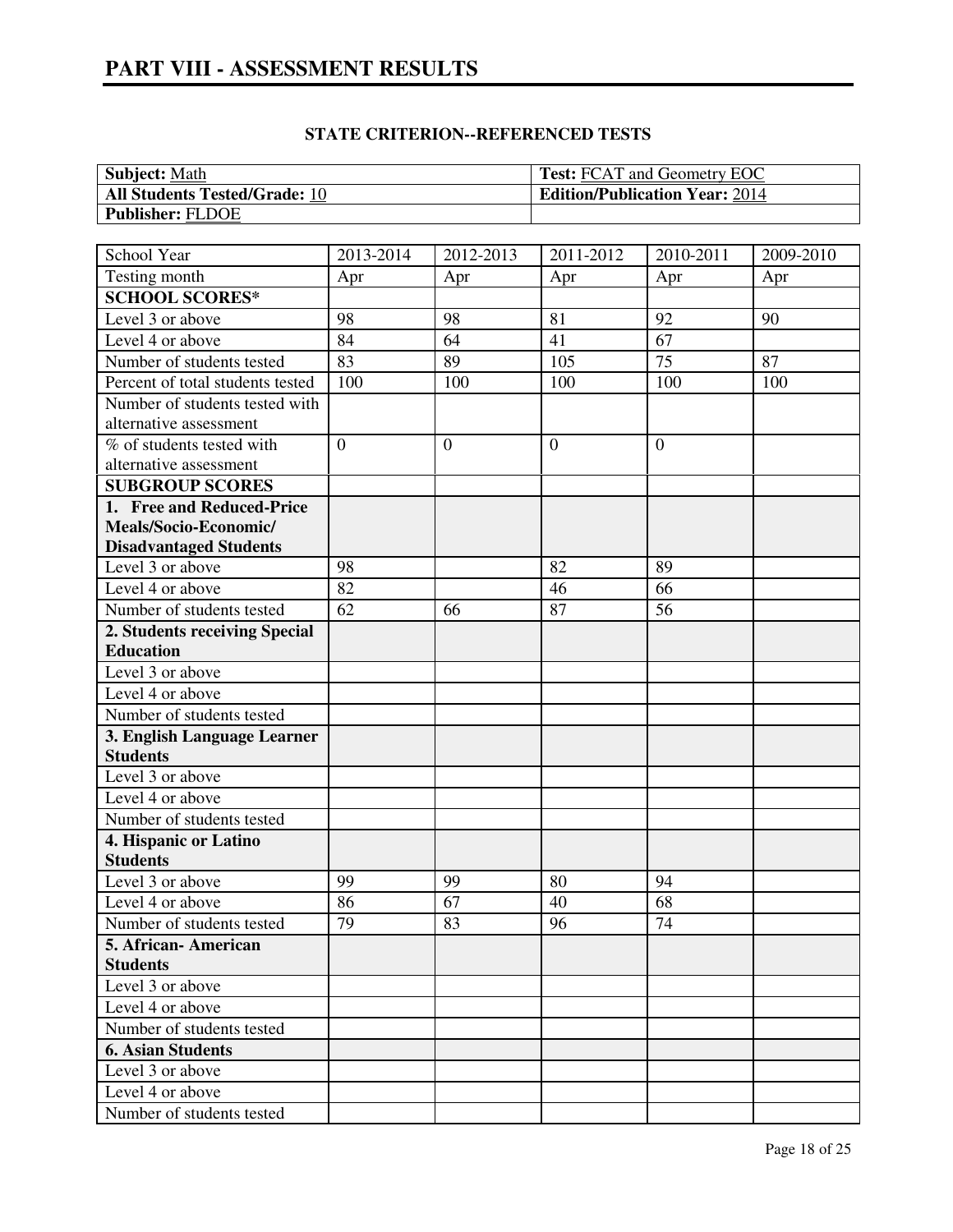| School Year                      | 2013-2014 | 2012-2013 | 2011-2012 | 2010-2011 | 2009-2010 |
|----------------------------------|-----------|-----------|-----------|-----------|-----------|
| 7. American Indian or            |           |           |           |           |           |
| <b>Alaska Native Students</b>    |           |           |           |           |           |
| Level 3 or above                 |           |           |           |           |           |
| Level 4 or above                 |           |           |           |           |           |
| Number of students tested        |           |           |           |           |           |
| 8. Native Hawaiian or other      |           |           |           |           |           |
| <b>Pacific Islander Students</b> |           |           |           |           |           |
| Level 3 or above                 |           |           |           |           |           |
| Level 4 or above                 |           |           |           |           |           |
| Number of students tested        |           |           |           |           |           |
| 9. White Students                |           |           |           |           |           |
| Level 3 or above                 |           |           |           |           |           |
| Level 4 or above                 |           |           |           |           |           |
| Number of students tested        |           |           |           |           |           |
| 10. Two or More Races            |           |           |           |           |           |
| identified Students              |           |           |           |           |           |
| Level 3 or above                 |           |           |           |           |           |
| Level 4 or above                 |           |           |           |           |           |
| Number of students tested        |           |           |           |           |           |
| 11. Other 1: Other 1             |           |           |           |           |           |
| Level 3 or above                 |           |           |           |           |           |
| Level 4 or above                 |           |           |           |           |           |
| Number of students tested        |           |           |           |           |           |
| 12. Other 2: Other 2             |           |           |           |           |           |
| Level 3 or above                 |           |           |           |           |           |
| Level 4 or above                 |           |           |           |           |           |
| Number of students tested        |           |           |           |           |           |
| 13. Other 3: Other 3             |           |           |           |           |           |
| Level 3 or above                 |           |           |           |           |           |
| Level 4 or above                 |           |           |           |           |           |
| Number of students tested        |           |           |           |           |           |

**NOTES:** The shift from FCAT to Geometry EOC commenced in Spring 2012 when Geometry EOC was first administered. Due to the high number of students taking accelerated course work in the middle school, the participation numbers and percentages in Level 3, 4 or 5 for the 2013-2014 school year are not applicable.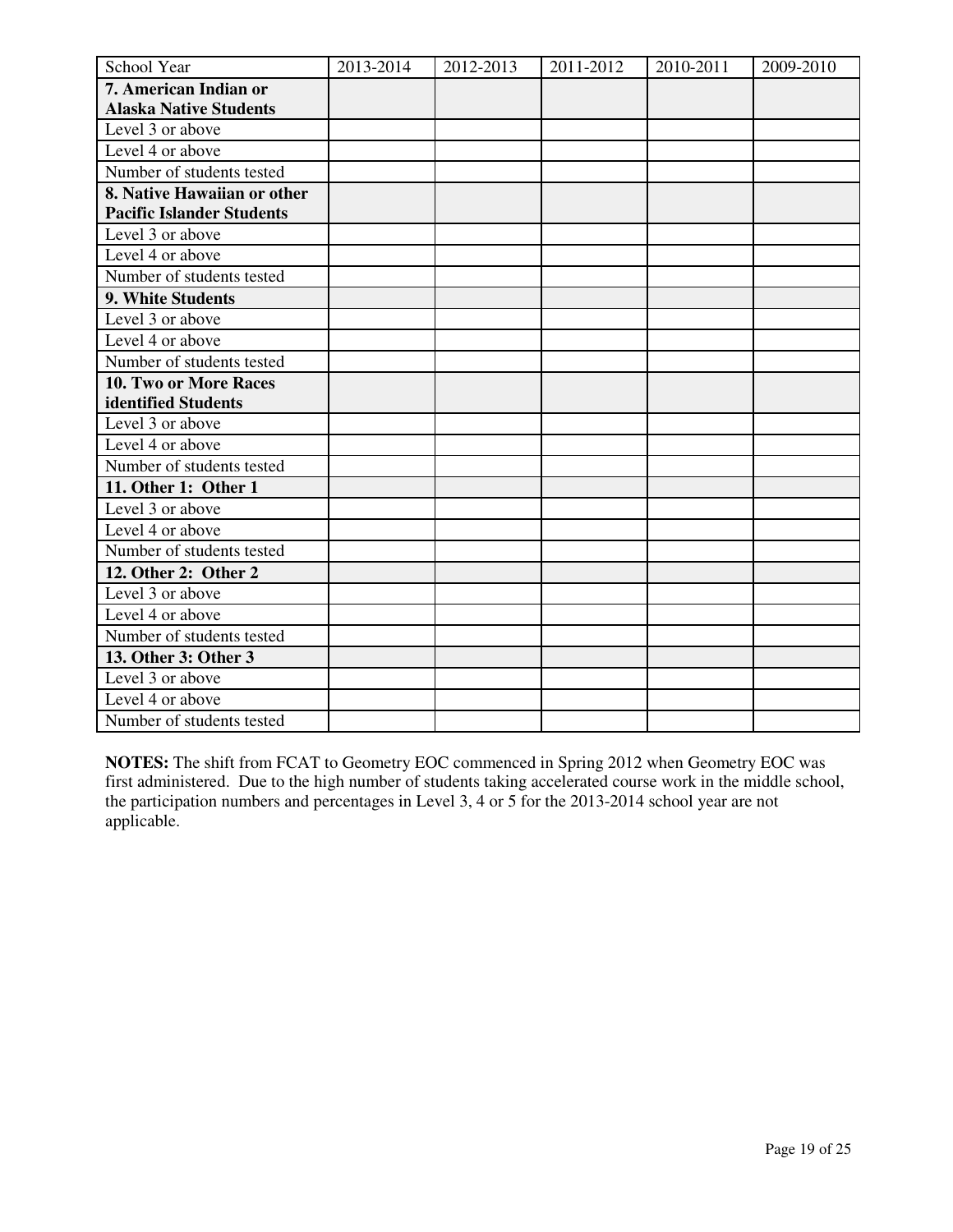# **STATE CRITERION--REFERENCED TESTS**

| <b>Subject: Math</b>                | <b>Test:</b> FCAT and Algebra 1 EOC   |
|-------------------------------------|---------------------------------------|
| <b>All Students Tested/Grade: 9</b> | <b>Edition/Publication Year: 2014</b> |
| <b>Publisher: FLDOE</b>             |                                       |

| School Year                      | 2013-2014      | 2012-2013      | 2011-2012      | 2010-2011       | 2009-2010      |
|----------------------------------|----------------|----------------|----------------|-----------------|----------------|
| Testing month                    | Jan            | Apr            | Apr            | Apr             | Apr            |
| <b>SCHOOL SCORES*</b>            |                |                |                |                 |                |
| Level 3 or above                 |                | 97             | 89             | 56              | 91             |
| Level 4 or above                 |                | 61             | 24             | 6               | 52             |
| Number of students tested        |                | 38             | 46             | $\overline{32}$ | 83             |
| Percent of total students tested | 100            | 100            | 100            | 100             | 100            |
| Number of students tested with   |                |                |                |                 |                |
| alternative assessment           |                |                |                |                 |                |
| % of students tested with        | $\overline{0}$ | $\overline{0}$ | $\overline{0}$ | $\theta$        | $\overline{0}$ |
| alternative assessment           |                |                |                |                 |                |
| <b>SUBGROUP SCORES</b>           |                |                |                |                 |                |
| 1. Free and Reduced-Price        |                |                |                |                 |                |
| Meals/Socio-Economic/            |                |                |                |                 |                |
| <b>Disadvantaged Students</b>    |                |                |                |                 |                |
| Level 3 or above                 |                | 97             | 93             | 50              | 90             |
| Level 4 or above                 |                | 57             | 22             | 8               | 52             |
| Number of students tested        | 6              | 33             | 27             | 26              | 68             |
| 2. Students receiving Special    |                |                |                |                 |                |
| <b>Education</b>                 |                |                |                |                 |                |
| Level 3 or above                 |                |                |                |                 |                |
| Level 4 or above                 |                |                |                |                 |                |
| Number of students tested        |                |                |                |                 |                |
| 3. English Language Learner      |                |                |                |                 |                |
| <b>Students</b>                  |                |                |                |                 |                |
| Level 3 or above                 |                |                |                |                 |                |
| Level 4 or above                 |                |                |                |                 |                |
| Number of students tested        |                |                |                |                 |                |
| 4. Hispanic or Latino            |                |                |                |                 |                |
| <b>Students</b>                  |                |                |                |                 |                |
| Level 3 or above                 |                |                | 91             | 58              | 91             |
| Level 4 or above                 |                |                | 26             | 6               | 52             |
| Number of students tested        | 9              | 32             | 43             | 31              | 82             |
| 5. African-American              |                |                |                |                 |                |
| <b>Students</b>                  |                |                |                |                 |                |
| Level 3 or above                 |                |                |                |                 |                |
| Level 4 or above                 |                |                |                |                 |                |
| Number of students tested        |                |                |                |                 |                |
| <b>6. Asian Students</b>         |                |                |                |                 |                |
| Level 3 or above                 |                |                |                |                 |                |
| Level 4 or above                 |                |                |                |                 |                |
| Number of students tested        |                |                |                |                 |                |
| 7. American Indian or            |                |                |                |                 |                |
| <b>Alaska Native Students</b>    |                |                |                |                 |                |
| Level 3 or above                 |                |                |                |                 |                |
| Level 4 or above                 |                |                |                |                 |                |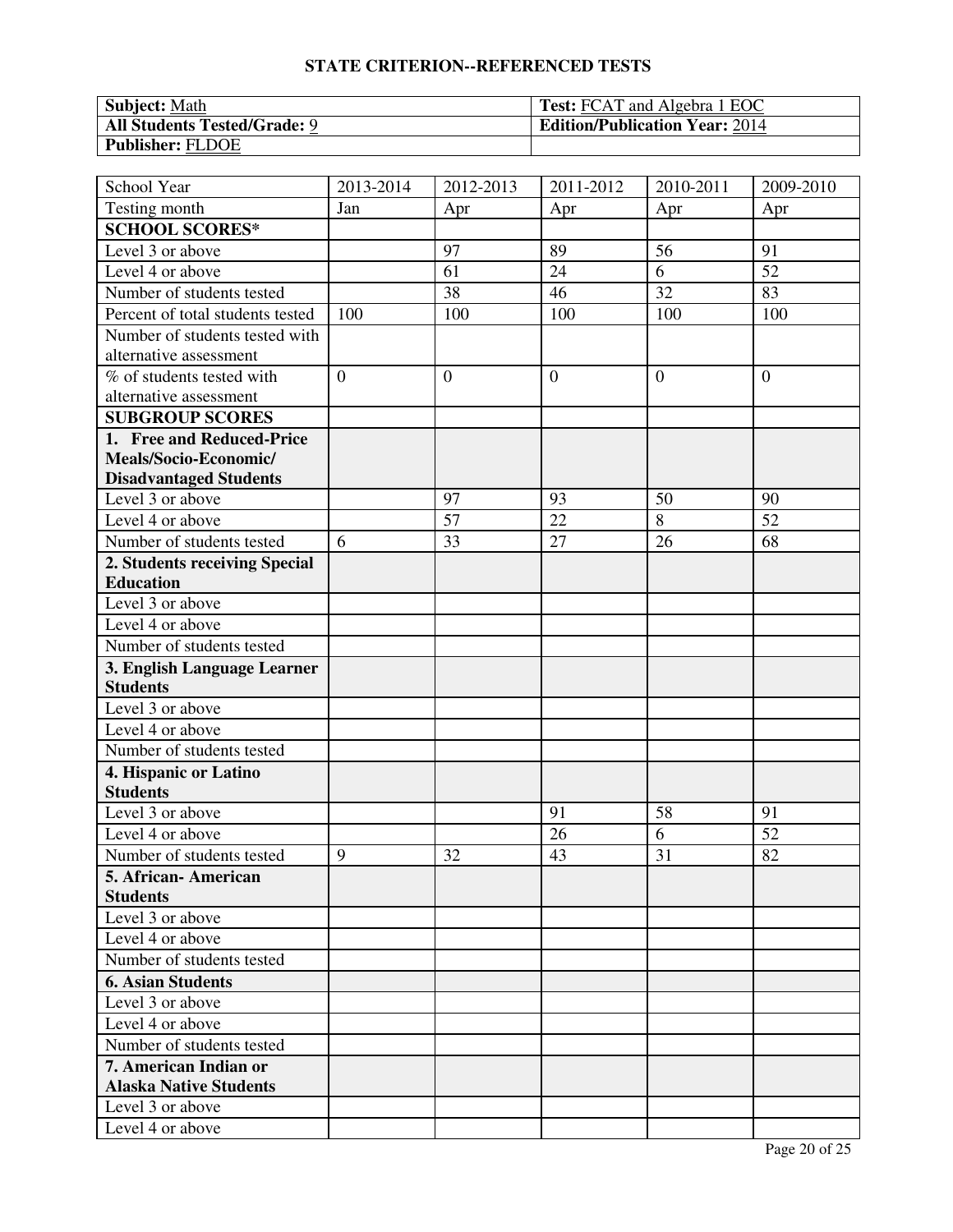| School Year                      | 2013-2014 | 2012-2013 | 2011-2012 | 2010-2011 | 2009-2010 |
|----------------------------------|-----------|-----------|-----------|-----------|-----------|
| Number of students tested        |           |           |           |           |           |
| 8. Native Hawaiian or other      |           |           |           |           |           |
| <b>Pacific Islander Students</b> |           |           |           |           |           |
| Level 3 or above                 |           |           |           |           |           |
| Level 4 or above                 |           |           |           |           |           |
| Number of students tested        |           |           |           |           |           |
| 9. White Students                |           |           |           |           |           |
| Level 3 or above                 |           |           |           |           |           |
| Level 4 or above                 |           |           |           |           |           |
| Number of students tested        |           |           |           |           |           |
| <b>10. Two or More Races</b>     |           |           |           |           |           |
| identified Students              |           |           |           |           |           |
| Level 3 or above                 |           |           |           |           |           |
| Level 4 or above                 |           |           |           |           |           |
| Number of students tested        |           |           |           |           |           |
| 11. Other 1: Other 1             |           |           |           |           |           |
| Level 3 or above                 |           |           |           |           |           |
| Level 4 or above                 |           |           |           |           |           |
| Number of students tested        |           |           |           |           |           |
| 12. Other 2: Other 2             |           |           |           |           |           |
| Level 3 or above                 |           |           |           |           |           |
| Level 4 or above                 |           |           |           |           |           |
| Number of students tested        |           |           |           |           |           |
| 13. Other 3: Other 3             |           |           |           |           |           |
| Level 3 or above                 |           |           |           |           |           |
| Level 4 or above                 |           |           |           |           |           |
| Number of students tested        |           |           |           |           |           |

**NOTES:** The shift from FCAT to EOC Algebra 1 commenced in Spring 2011 when Algebra 1 EOC was first administered. Due to the high number of students taking accelerated course work in the middle school, the participation numbers and percentages in Level 3, 4 or 5 for the 2013-2014 school year are not applicable.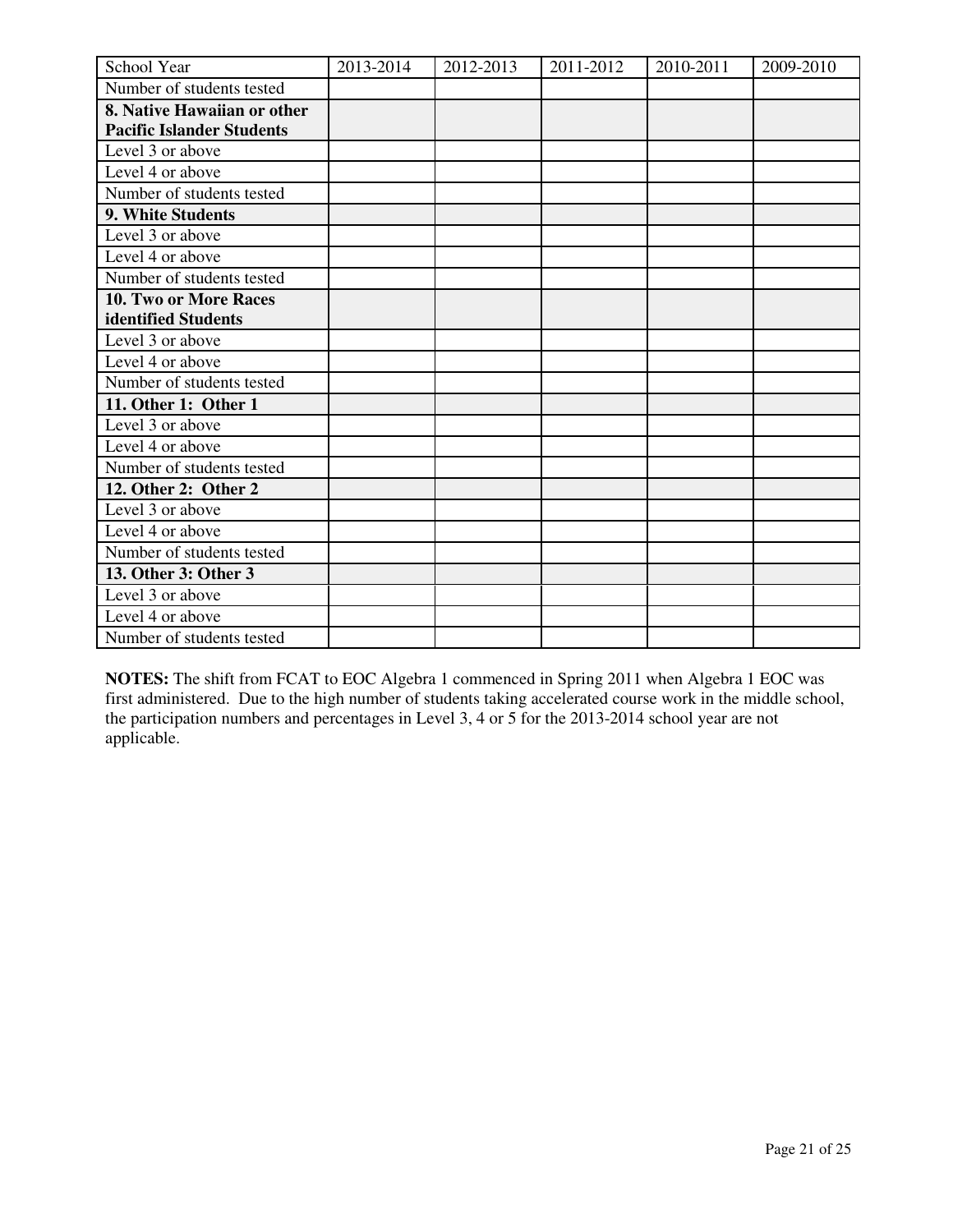# **STATE CRITERION--REFERENCED TESTS**

| <b>Subject:</b> Reading/ELA          | <b>Test: FCAT and FCAT 2.0</b>        |
|--------------------------------------|---------------------------------------|
| <b>All Students Tested/Grade: 10</b> | <b>Edition/Publication Year: 2014</b> |
| <b>Publisher: FLDOE</b>              |                                       |

| School Year                      | 2013-2014      | 2012-2013      | 2011-2012      | $\overline{20}10 - 2011$ | 2009-2010      |
|----------------------------------|----------------|----------------|----------------|--------------------------|----------------|
| Testing month                    | Apr            | Apr            | Apr            | Apr                      | Apr            |
| <b>SCHOOL SCORES*</b>            |                |                |                |                          |                |
| Level 3 or above                 | 90             | 85             | 64             | 81                       | 51             |
| Level 4 or above                 | 66             | 56             | 40             | 45                       | 31             |
| Number of students tested        | 91             | 91             | 111            | $\overline{75}$          | 87             |
| Percent of total students tested | 100            | 100            | 100            | 100                      | 100            |
| Number of students tested with   |                |                |                |                          |                |
| alternative assessment           |                |                |                |                          |                |
| % of students tested with        | $\overline{0}$ | $\overline{0}$ | $\overline{0}$ | $\overline{0}$           | $\overline{0}$ |
| alternative assessment           |                |                |                |                          |                |
| <b>SUBGROUP SCORES</b>           |                |                |                |                          |                |
| 1. Free and Reduced-Price        |                |                |                |                          |                |
| Meals/Socio-Economic/            |                |                |                |                          |                |
| <b>Disadvantaged Students</b>    |                |                |                |                          |                |
| Level 3 or above                 | 92             | 87             | 62             | 79                       | 49             |
| Level 4 or above                 | 65             | 57             | 36             | 45                       | 31             |
| Number of students tested        | 66             | 67             | 90             | 56                       | 63             |
| 2. Students receiving Special    |                |                |                |                          |                |
| <b>Education</b>                 |                |                |                |                          |                |
| Level 3 or above                 |                |                |                |                          |                |
| Level 4 or above                 |                |                |                |                          |                |
| Number of students tested        |                |                |                |                          |                |
| 3. English Language Learner      |                |                |                |                          |                |
| <b>Students</b>                  |                |                |                |                          |                |
| Level 3 or above                 |                |                |                |                          |                |
| Level 4 or above                 |                |                |                |                          |                |
| Number of students tested        |                |                |                |                          |                |
| 4. Hispanic or Latino            |                |                |                |                          |                |
| <b>Students</b>                  |                |                |                |                          |                |
| Level 3 or above                 | 91             | 86             | 62             | 82                       | 52             |
| Level 4 or above                 | 67             | 58             | 41             | 46                       | 32             |
| Number of students tested        | 86             | 85             | 102            | 74                       | 84             |
| 5. African- American             |                |                |                |                          |                |
| <b>Students</b>                  |                |                |                |                          |                |
| Level 3 or above                 |                |                |                |                          |                |
| Level 4 or above                 |                |                |                |                          |                |
| Number of students tested        |                |                |                |                          |                |
| <b>6. Asian Students</b>         |                |                |                |                          |                |
| Level 3 or above                 |                |                |                |                          |                |
| Level 4 or above                 |                |                |                |                          |                |
| Number of students tested        |                |                |                |                          |                |
| 7. American Indian or            |                |                |                |                          |                |
| <b>Alaska Native Students</b>    |                |                |                |                          |                |
| Level 3 or above                 |                |                |                |                          |                |
| Level 4 or above                 |                |                |                |                          |                |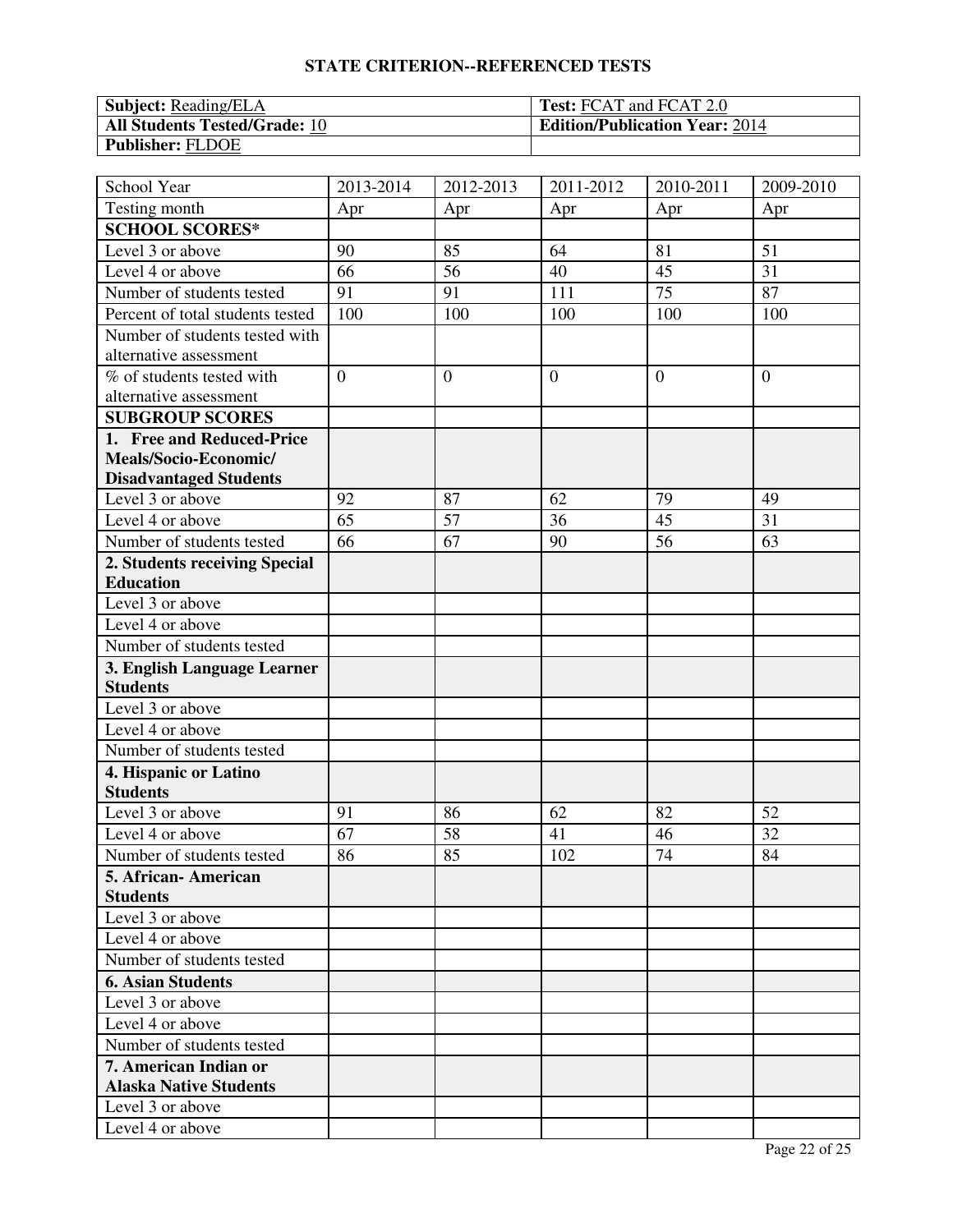| School Year                      | 2013-2014 | 2012-2013 | 2011-2012 | 2010-2011 | 2009-2010 |
|----------------------------------|-----------|-----------|-----------|-----------|-----------|
| Number of students tested        |           |           |           |           |           |
| 8. Native Hawaiian or other      |           |           |           |           |           |
| <b>Pacific Islander Students</b> |           |           |           |           |           |
| Level 3 or above                 |           |           |           |           |           |
| Level 4 or above                 |           |           |           |           |           |
| Number of students tested        |           |           |           |           |           |
| 9. White Students                |           |           |           |           |           |
| Level 3 or above                 |           |           |           |           |           |
| Level 4 or above                 |           |           |           |           |           |
| Number of students tested        |           |           |           |           |           |
| <b>10. Two or More Races</b>     |           |           |           |           |           |
| identified Students              |           |           |           |           |           |
| Level 3 or above                 |           |           |           |           |           |
| Level 4 or above                 |           |           |           |           |           |
| Number of students tested        |           |           |           |           |           |
| 11. Other 1: Other 1             |           |           |           |           |           |
| Level 3 or above                 |           |           |           |           |           |
| Level 4 or above                 |           |           |           |           |           |
| Number of students tested        |           |           |           |           |           |
| 12. Other 2: Other 2             |           |           |           |           |           |
| Level 3 or above                 |           |           |           |           |           |
| Level 4 or above                 |           |           |           |           |           |
| Number of students tested        |           |           |           |           |           |
| 13. Other 3: Other 3             |           |           |           |           |           |
| Level 3 or above                 |           |           |           |           |           |
| Level 4 or above                 |           |           |           |           |           |
| Number of students tested        |           |           |           |           |           |

**NOTES:** The shift from FCAT to FCAT 2.0 commenced in Spring 2011 when FCAT 2.0 Reading were first administered.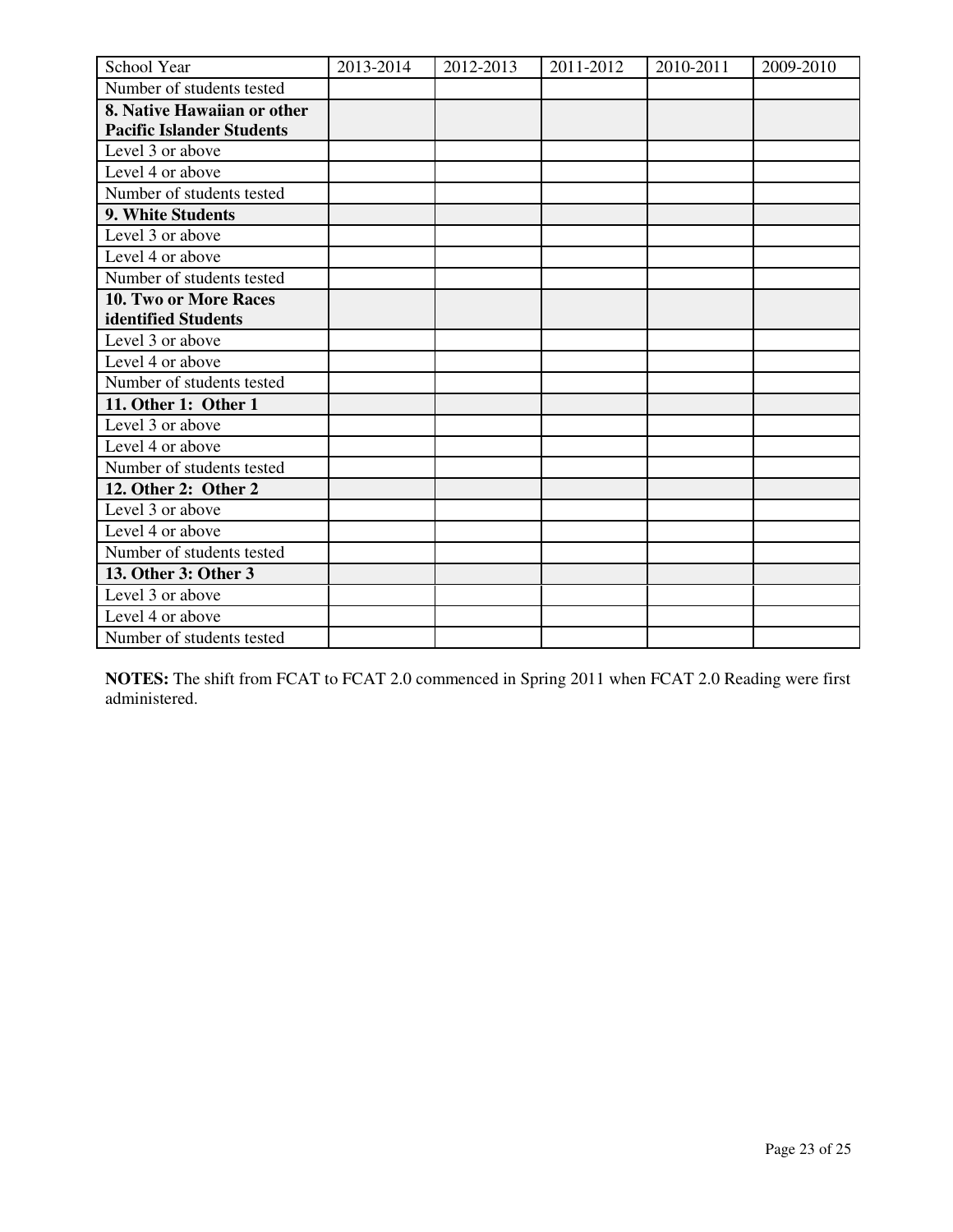# **STATE CRITERION--REFERENCED TESTS**

| <b>Subject:</b> Reading/ELA         | <b>Test: FCAT AND FCAT 2.0</b>        |
|-------------------------------------|---------------------------------------|
| <b>All Students Tested/Grade: 9</b> | <b>Edition/Publication Year: 2014</b> |
| <b>Publisher: FLDOE</b>             |                                       |

| School Year                      | 2013-2014      | 2012-2013      | 2011-2012      | $\overline{20}10 - 2011$ | 2009-2010      |
|----------------------------------|----------------|----------------|----------------|--------------------------|----------------|
| Testing month                    | Apr            | Apr            | Apr            | Apr                      | Apr            |
| <b>SCHOOL SCORES*</b>            |                |                |                |                          |                |
| Level 3 or above                 | 93             | 93             | 85             | 99                       | 61             |
| Level 4 or above                 | 49             | 50             | 43             | 39                       | 24             |
| Number of students tested        | 94             | 97             | 99             | 99                       | 83             |
| Percent of total students tested | 100            | 100            | 100            | 100                      | 100            |
| Number of students tested with   |                |                |                |                          |                |
| alternative assessment           |                |                |                |                          |                |
| % of students tested with        | $\overline{0}$ | $\overline{0}$ | $\overline{0}$ | $\overline{0}$           | $\overline{0}$ |
| alternative assessment           |                |                |                |                          |                |
| <b>SUBGROUP SCORES</b>           |                |                |                |                          |                |
| 1. Free and Reduced-Price        |                |                |                |                          |                |
| Meals/Socio-Economic/            |                |                |                |                          |                |
| <b>Disadvantaged Students</b>    |                |                |                |                          |                |
| Level 3 or above                 | 94             | 91             | 86             | 44                       | 59             |
| Level 4 or above                 | 48             | 46             | 46             | 39                       | 22             |
| Number of students tested        | 70             | 69             | 65             | 78                       | 68             |
| 2. Students receiving Special    |                |                |                |                          |                |
| <b>Education</b>                 |                |                |                |                          |                |
| Level 3 or above                 |                |                |                |                          |                |
| Level 4 or above                 |                |                |                |                          |                |
| Number of students tested        |                |                |                |                          |                |
| 3. English Language Learner      |                |                |                |                          |                |
| <b>Students</b>                  |                |                |                |                          |                |
| Level 3 or above                 |                |                |                |                          |                |
| Level 4 or above                 |                |                |                |                          |                |
| Number of students tested        |                |                |                |                          |                |
| 4. Hispanic or Latino            |                |                |                |                          |                |
| <b>Students</b>                  |                |                |                |                          |                |
| Level 3 or above                 | 93             | 93             | 85             | 48                       | 62             |
| Level 4 or above                 | 50             | 52             | 45             | 40                       | 25             |
| Number of students tested        | 88             | 89             | 94             | 92                       | 82             |
| 5. African- American             |                |                |                |                          |                |
| <b>Students</b>                  |                |                |                |                          |                |
| Level 3 or above                 |                |                |                |                          |                |
| Level 4 or above                 |                |                |                |                          |                |
| Number of students tested        |                |                |                |                          |                |
| <b>6. Asian Students</b>         |                |                |                |                          |                |
| Level 3 or above                 |                |                |                |                          |                |
| Level 4 or above                 |                |                |                |                          |                |
| Number of students tested        |                |                |                |                          |                |
| 7. American Indian or            |                |                |                |                          |                |
| <b>Alaska Native Students</b>    |                |                |                |                          |                |
| Level 3 or above                 |                |                |                |                          |                |
| Level 4 or above                 |                |                |                |                          |                |